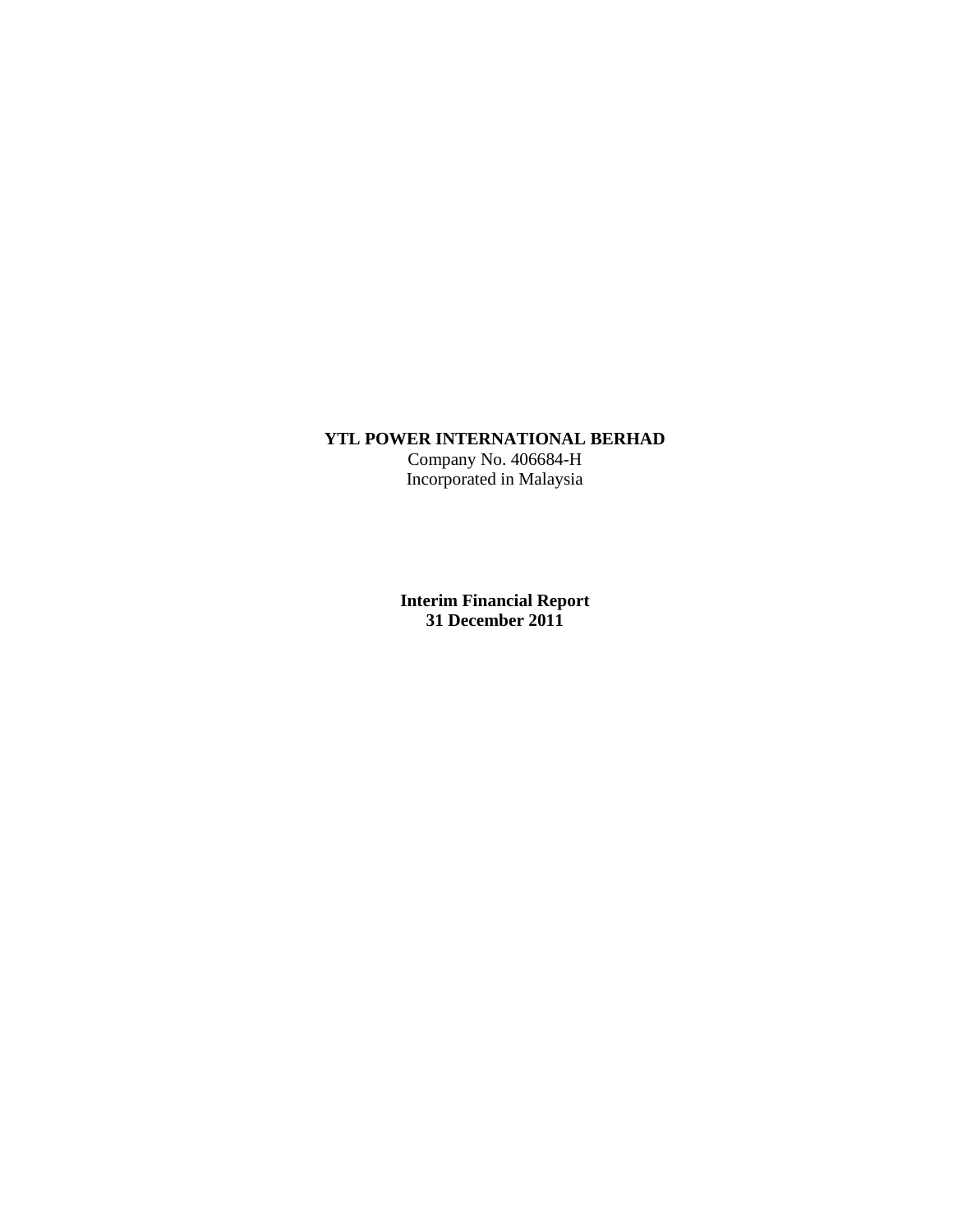# **YTL POWER INTERNATIONAL BERHAD**

Company No. 406684-H Incorporated in Malaysia

# **Interim Financial Report 31 December 2011**

# **Page No.**

| <b>Condensed Consolidated Income Statement</b>                  |          |
|-----------------------------------------------------------------|----------|
| <b>Condensed Consolidated Statement of Comprehensive Income</b> | 2        |
| <b>Condensed Consolidated Statement of Financial Position</b>   | $3 - 4$  |
| <b>Condensed Consolidated Statement of Changes in Equity</b>    | $5 - 6$  |
| <b>Condensed Consolidated Statement of Cash Flows</b>           | $7 - 8$  |
| <b>Notes to the Interim Financial Report</b>                    | $9 - 22$ |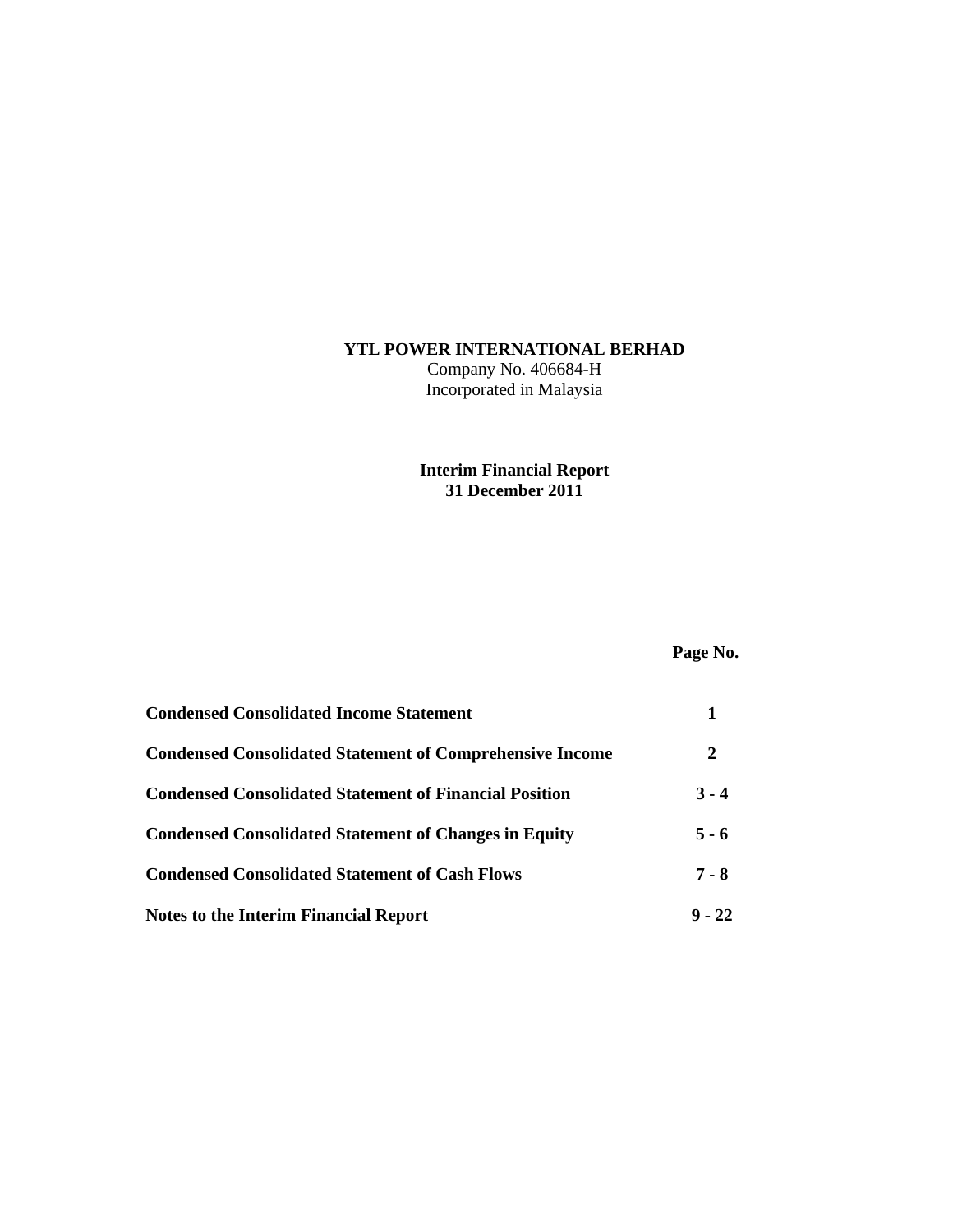(Incorporated in Malaysia)

# **INTERIM FINANCIAL REPORT**

Interim financial report on consolidated results for the financial period ended 31 December 2011.

The figures have not been audited.

# **CONDENSED CONSOLIDATED INCOME STATEMENT**

|                                                           |                                               | <b>INDIVIDUAL QUARTER</b><br><b>PRECEDING</b> |                             | <b>CUMULATIVE QUARTER</b>                            |  |  |
|-----------------------------------------------------------|-----------------------------------------------|-----------------------------------------------|-----------------------------|------------------------------------------------------|--|--|
|                                                           | <b>CURRENT</b><br><b>YEAR</b>                 | <b>YEAR</b><br><b>CORRESPONDING</b>           |                             |                                                      |  |  |
|                                                           | <b>QUARTER</b><br>31.12.2011<br><b>RM'000</b> | <b>QUARTER</b><br>31.12.2010<br><b>RM'000</b> | 31.12.2011<br><b>RM'000</b> | <b>6 MONTHS ENDED</b><br>31.12.2010<br><b>RM'000</b> |  |  |
| <b>REVENUE</b>                                            | 4,091,310                                     | 3,576,605                                     | 7,727,162                   | 7,060,884                                            |  |  |
| <b>COST OF SALES</b>                                      | (3,499,681)                                   | (2,991,076)                                   | (6,516,886)                 | (5,882,582)                                          |  |  |
| <b>GROSS PROFIT</b>                                       | 591,629                                       | 585,529                                       | 1,210,276                   | 1,178,302                                            |  |  |
| OTHER OPERATING EXPENSES                                  | (48,044)                                      | (99, 480)                                     | (221,753)                   | (206,982)                                            |  |  |
| OTHER OPERATING INCOME                                    | 7,702                                         | 11,254                                        | 18,665                      | 59,298                                               |  |  |
| PROFIT FROM OPERATIONS                                    | 551,287                                       | 497,303                                       | 1,007,188                   | 1,030,618                                            |  |  |
| <b>FINANCE COSTS</b>                                      | (205,094)                                     | (195,993)                                     | (424, 167)                  | (396,963)                                            |  |  |
| <b>SHARE OF RESULTS OF</b><br><b>ASSOCIATED COMPANIES</b> | 53,852                                        | 55,512                                        | 114,825                     | 105,078                                              |  |  |
| PROFIT BEFORE TAXATION                                    | .<br>400,045                                  | ------------<br>356,822                       | ------------<br>697,846     | ------------<br>738,733                              |  |  |
| <b>TAXATION</b>                                           | (113,018)                                     |                                               | $(106,512)$ $(200,664)$     | (218, 663)                                           |  |  |
| <b>PROFIT FOR THE PERIOD</b>                              | 287,027                                       | 250,310                                       | 497,182                     | 520,070                                              |  |  |
| PROFIT ATTRIBUTABLE TO:                                   |                                               |                                               |                             |                                                      |  |  |
| Owners of the Parent<br>Non-Controlling Interests         | 313,796<br>(26,769)                           | 259,215<br>(8,905)                            | 559,995<br>(62, 813)        | 532,123<br>(12,053)                                  |  |  |
|                                                           | 287,027                                       | 250,310                                       | 497,182                     | 520,070                                              |  |  |
| <b>EARNINGS PER 50 SEN SHARE</b>                          |                                               |                                               |                             |                                                      |  |  |
| Basic (Sen)                                               | 4.33                                          | 3.60                                          | 7.74                        | 7.39                                                 |  |  |
| Diluted (Sen)                                             | 4.11                                          | 3.32                                          | 7.31                        | 6.80                                                 |  |  |
|                                                           |                                               |                                               |                             |                                                      |  |  |

The Condensed Consolidated Income Statement should be read in conjunction with the audited annual financial statements for the year ended 30 June 2011 and the accompanying explanatory notes attached to the interim financial statements.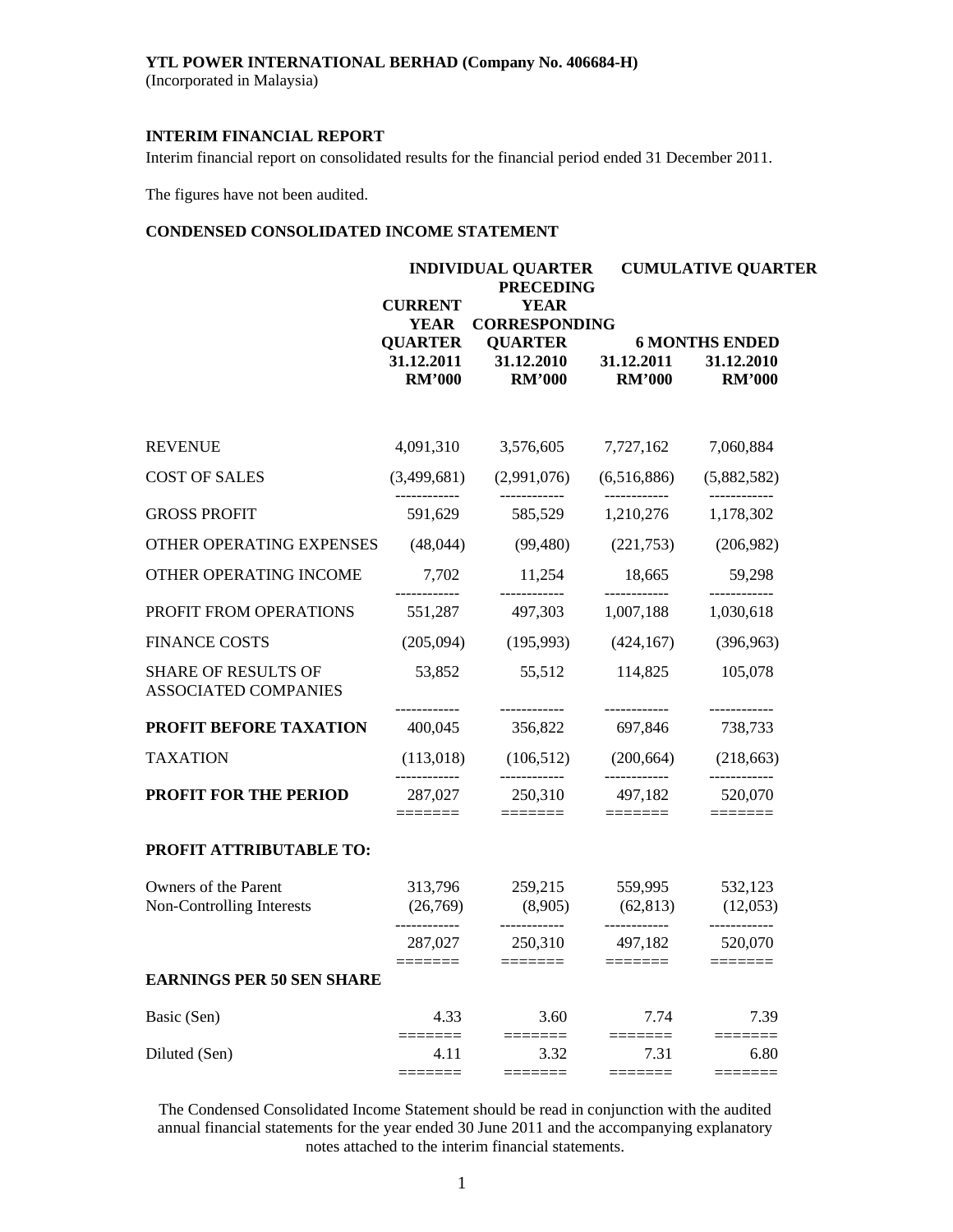# **CONDENSED CONSOLIDATED STATEMENT OF COMPREHENSIVE INCOME**

|                                                            |                              | <b>PRECEDING</b>                                               | INDIVIDUAL QUARTER CUMULATIVE QUARTER |                                                    |  |  |
|------------------------------------------------------------|------------------------------|----------------------------------------------------------------|---------------------------------------|----------------------------------------------------|--|--|
|                                                            | <b>CURRENT</b>               | <b>YEAR</b><br>YEAR CORRESPONDING                              |                                       |                                                    |  |  |
|                                                            | <b>QUARTER</b><br>31.12.2011 | <b>QUARTER</b><br>31.12.2010                                   | 31.12.2011                            | <b>6 MONTHS ENDED</b><br>31.12.2010                |  |  |
|                                                            | <b>RM'000</b>                | <b>RM'000</b>                                                  | <b>RM'000</b>                         | <b>RM'000</b>                                      |  |  |
| <b>PROFIT FOR THE PERIOD</b>                               |                              | 287,027 250,310                                                | 497,182                               | 520,070                                            |  |  |
| <b>OTHER COMPREHENSIVE</b>                                 |                              |                                                                |                                       |                                                    |  |  |
| INCOME/(LOSS):                                             |                              |                                                                |                                       |                                                    |  |  |
| <b>AVAILABLE-FOR-SALE</b><br><b>RESERVE</b>                | 6,003                        | 19,140                                                         | (12, 934)                             | 35,784                                             |  |  |
| <b>HEDGING RESERVE</b>                                     | 975                          | 57,441                                                         | 9,059                                 | 71,144                                             |  |  |
| <b>CURRENCY TRANSLATION</b><br><b>DIFFERENCES</b>          | (89, 519)                    | 80,513                                                         | (30,956)                              | 231,552                                            |  |  |
| <b>OTHER COMPREHENSIVE</b>                                 |                              |                                                                |                                       |                                                    |  |  |
| (LOSS)/INCOME FOR THE<br>PERIOD, NET OF TAX                |                              | $(82,541)$ 157,094 $(34,831)$ 338,480                          |                                       |                                                    |  |  |
| <b>TOTAL COMPREHENSIVE</b><br><b>INCOME FOR THE PERIOD</b> | $=$ $=$ $=$ $=$ $=$ $=$      | 204,486 407,404 462,351 858,550<br>$=$ $=$ $=$ $=$ $=$ $=$ $=$ |                                       | $\equiv \equiv \equiv \equiv \equiv \equiv \equiv$ |  |  |
| <b>TOTAL COMPREHENSIVE INCOME</b>                          |                              |                                                                |                                       |                                                    |  |  |
| <b>ATTRIBUTABLE TO:</b>                                    |                              |                                                                |                                       |                                                    |  |  |
| Owners of the Parent                                       |                              | 216,447 416,307 510,427 870,600                                |                                       |                                                    |  |  |
| Non-Controlling Interests                                  |                              | $(11,961)$ $(8,903)$ $(48,076)$ $(12,050)$                     |                                       |                                                    |  |  |

The Condensed Consolidated Statement of Comprehensive Income should be read in conjunction with the audited annual financial statements for the year ended 30 June 2011 and the accompanying explanatory notes attached to the interim financial statements.

 204,486 407,404 462,351 858,550 ======= ======= ======= =======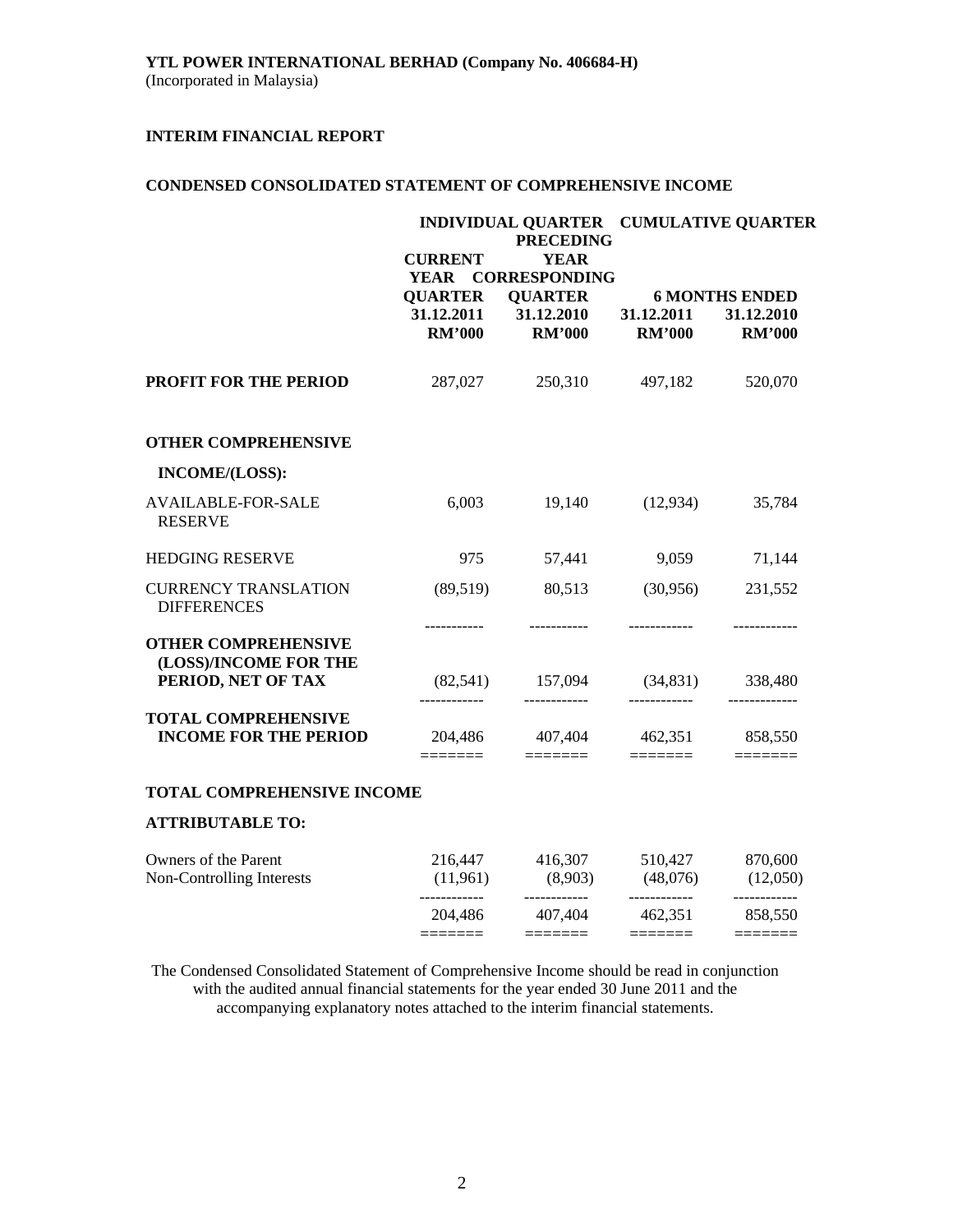# **CONDENSED CONSOLIDATED STATEMENT OF FINANCIAL POSITION**

|                                             | <b>UNAUDITED</b><br>As at    | <b>AUDITED</b><br>As at         |
|---------------------------------------------|------------------------------|---------------------------------|
|                                             | 31.12.2011<br><b>RM'000</b>  | 30.06.2011<br><b>RM'000</b>     |
| <b>ASSETS</b>                               |                              |                                 |
| <b>Non-Current Assets</b>                   |                              |                                 |
| Property, Plant and Equipment               | 16,740,216                   | 16,662,340                      |
| <b>Intangible Assets</b>                    | 6,447,564                    | 6,484,398                       |
| <b>Associated Companies</b>                 | 1,168,026                    | 1,138,020                       |
| Investments                                 | 714,775                      | 745,976                         |
| Receivables, deposits and prepayments       | 33,692                       | 42,228                          |
| <b>Derivative Financial Instruments</b>     | 4,275<br>--------------      | 2,611<br>--------------         |
|                                             | 25,108,548                   | 25,075,573                      |
| <b>Current Assets</b>                       |                              |                                 |
| Inventories                                 | 605,708                      | 532,380                         |
| Receivables, Deposits and Prepayments       | 2,077,389                    | 2,363,178                       |
| <b>Derivative Financial Instruments</b>     | 104,376                      | 95,904                          |
| Deposits, Cash and Bank Balances            | 8,675,701                    | 7,178,749                       |
|                                             | --------------<br>11,463,174 | ------------<br>10,170,211      |
| <b>TOTAL ASSETS</b>                         | --------------<br>36,571,722 | ---------------<br>35, 245, 784 |
|                                             | ========                     |                                 |
| <b>EQUITY AND LIABILITIES</b>               |                              |                                 |
| Share Capital                               | 3,662,199                    | 3,639,497                       |
| Reserves                                    | 5,542,630                    | 4,993,754                       |
| Treasury Shares, at cost                    | (119,972)                    | (119, 972)                      |
| Equity attributable to Owners of the Parent | 9,084,857                    | --------------<br>8,513,279     |
| Non-Controlling Interests                   | 192,565                      | (121,980)                       |
| <b>TOTAL EQUITY</b>                         | ______________<br>9,277,422  | -------------<br>8,391,299      |
|                                             |                              | --------------                  |

The Condensed Consolidated Statement of Financial Position should be read in conjunction with the audited annual financial statements for the year ended 30 June 2011 and the accompanying explanatory notes attached to the financial statements.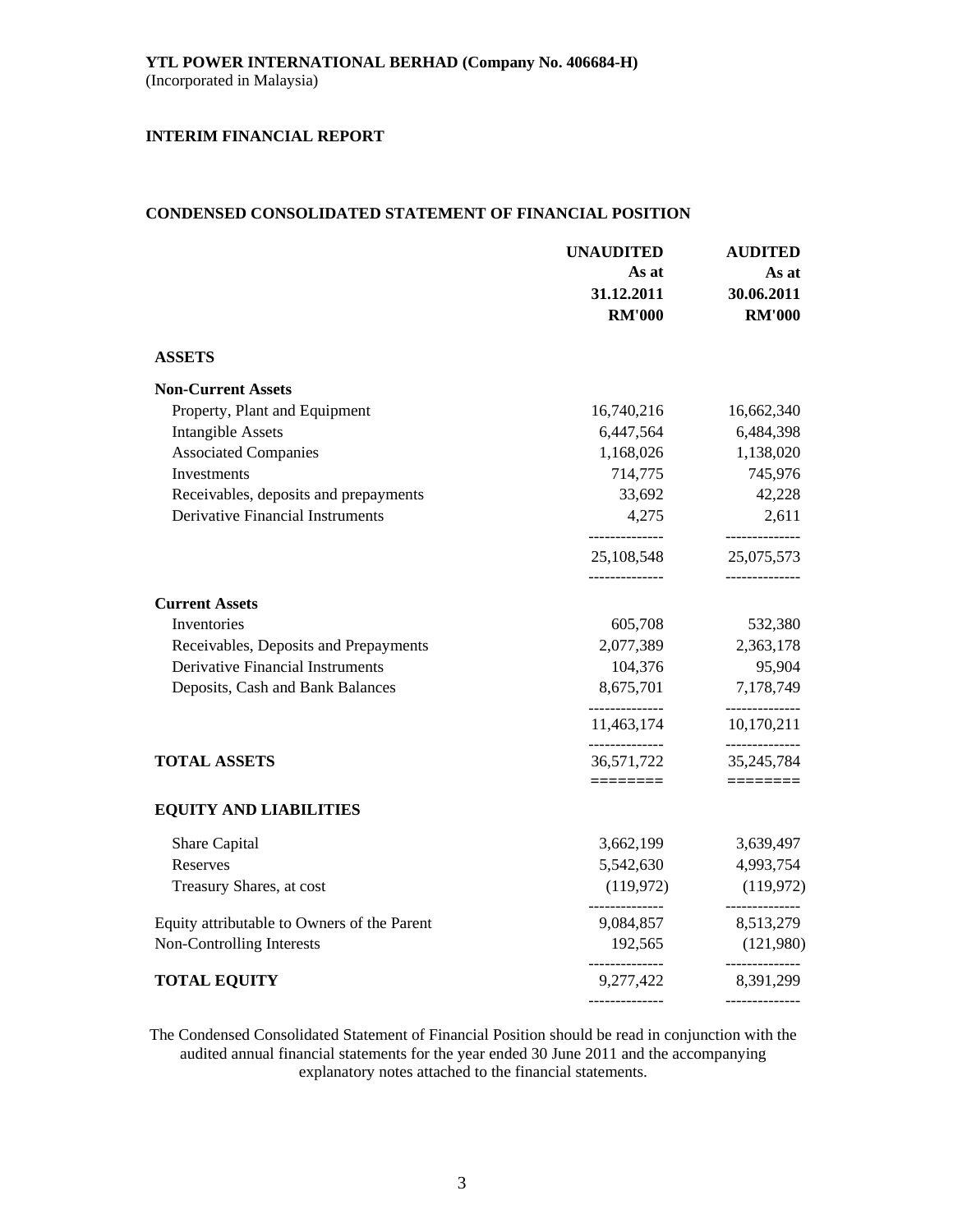### **CONDENSED CONSOLIDATED STATEMENT OF FINANCIAL POSITION – Continued**

|                                         | <b>UNAUDITED</b>                              | <b>AUDITED</b>                             |  |
|-----------------------------------------|-----------------------------------------------|--------------------------------------------|--|
|                                         | As at                                         | As at                                      |  |
|                                         | 31.12.2011                                    | 30.06.2011                                 |  |
|                                         | <b>RM'000</b>                                 | <b>RM'000</b>                              |  |
| <b>LIABILITIES</b>                      |                                               |                                            |  |
| <b>Non-Current Liabilities</b>          |                                               |                                            |  |
| <b>Deferred Taxation</b>                | 2,512,168                                     | 2,538,545                                  |  |
| <b>Bonds</b>                            | 5,782,568                                     | 7,816,189                                  |  |
| <b>Borrowings</b>                       | 6,656,664                                     | 6,799,405                                  |  |
| Deferred Income                         | 252,562                                       | 256,834                                    |  |
| Provision For Liabilities and Charges   | 141,253                                       | 132,770                                    |  |
| <b>Derivative Financial Instruments</b> | 20,852                                        | 19,989                                     |  |
| Payables                                | 20,205                                        | 25,877                                     |  |
|                                         | --------------<br>15,386,272<br>------------- | ------------<br>17,589,609<br>------------ |  |
| <b>Current Liabilities</b>              |                                               |                                            |  |
| Payables and Accrued Expenses           | 2,397,717                                     | 2,428,083                                  |  |
| Provision for Liabilities and Charges   | 955                                           | 21,031                                     |  |
| <b>Derivative Financial Instruments</b> | 62,910                                        | 94,152                                     |  |
| Taxation                                | 276,092                                       | 239,337                                    |  |
| <b>Borrowings</b>                       | 9,170,354                                     | 6,482,273                                  |  |
|                                         | 11,908,028                                    | 9,264,876                                  |  |
| <b>TOTAL LIABILITIES</b>                | --------------<br>27,294,300                  | ------------<br>26,854,485                 |  |
| <b>TOTAL EQUITY AND LIABILITIES</b>     | --------------<br>36,571,722                  | --------------<br>35, 245, 784             |  |
|                                         | ========                                      | ========                                   |  |
| Net Assets Per 50 Sen Share (RM)        | 1.25                                          | 1.18                                       |  |
|                                         | $===$                                         | ===                                        |  |

The Condensed Consolidated Statement of Financial Position should be read in conjunction with the audited annual financial statements for the year ended 30 June 2011 and the accompanying explanatory notes attached to the financial statements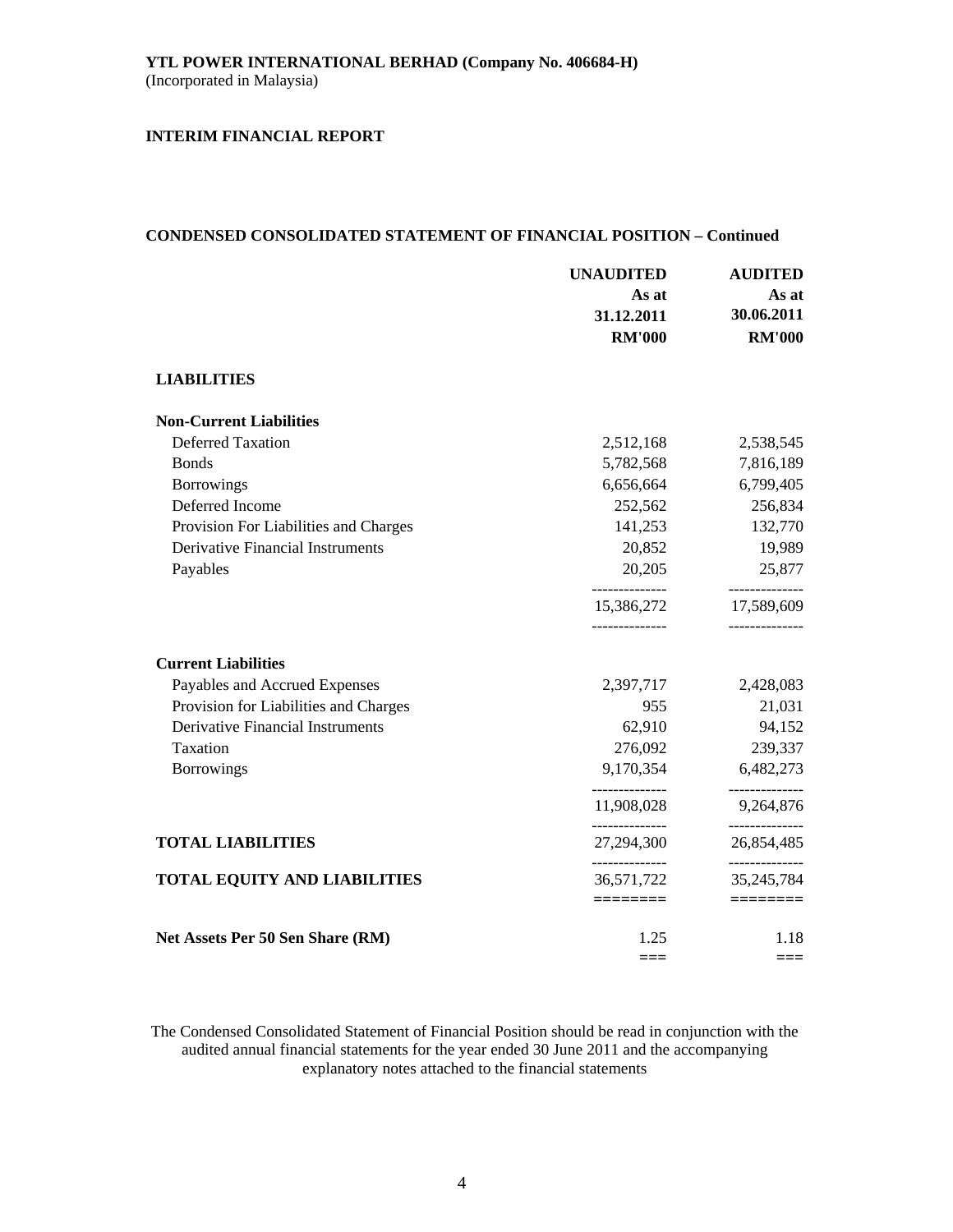(Incorporated in Malaysia)

# **INTERIM FINANCIAL REPORT**

# **CONDENSED CONSOLIDATED STATEMENT OF CHANGES IN EQUITY FOR THE FINANCIAL PERIOD ENDED 31 DECEMBER 2011**

|                                                  | <b>Share</b><br>Capital<br><b>RM'000</b>  | <b>Share</b><br>Premium<br><b>RM'000</b> | <b>Merger</b><br>& Other<br><b>Reserves</b><br><b>RM'000</b> | <b>Treasury</b><br><b>Shares</b><br><b>RM'000</b> | <b>Retained</b><br><b>Earnings</b><br><b>RM'000</b> | <b>Total</b><br><b>RM'000</b> | Non-<br><b>Controlling</b><br><b>Interests</b><br><b>RM'000</b> | <b>Total</b><br><b>Equity</b><br><b>RM'000</b> |
|--------------------------------------------------|-------------------------------------------|------------------------------------------|--------------------------------------------------------------|---------------------------------------------------|-----------------------------------------------------|-------------------------------|-----------------------------------------------------------------|------------------------------------------------|
| At 1 July 2011                                   | 3,639,497                                 | 2,976,340                                | (3,083,561)                                                  | (119, 972)                                        | 5,100,975                                           | 8,513,279                     | (121,980)                                                       | 8,391,299                                      |
| Profit/(Loss) for the period                     |                                           |                                          |                                                              | $\sim$                                            | 559,995                                             | 559,995                       | (62, 813)                                                       | 497,182                                        |
| Other comprehensive (loss)/income                |                                           |                                          | (49, 568)                                                    |                                                   |                                                     | (49, 568)                     | 14,737                                                          | (34,831)                                       |
| Total comprehensive (loss)/income for the period |                                           | $\overline{\phantom{a}}$                 | (49, 568)                                                    | $\overline{\phantom{a}}$                          | 559,995                                             | 510,427                       | (48,076)                                                        | 462,351                                        |
| Changes in ownership interest in a subsidiary    |                                           |                                          | (20, 362)                                                    | $\overline{\phantom{a}}$                          | 144,506                                             | 124,144                       | 362,621                                                         | 486,765                                        |
| Issue of share capital                           | 22,702                                    | 57,386                                   | (7,257)                                                      |                                                   |                                                     | 72,831                        |                                                                 | 72,831                                         |
| Dividend paid – For the year ended 30 June 2011  |                                           |                                          |                                                              | $\overline{\phantom{a}}$                          | (136,208)                                           | (136,208)                     | $\overline{\phantom{a}}$                                        | (136,208)                                      |
| Provision for share options                      |                                           |                                          | 384                                                          |                                                   |                                                     | 384                           |                                                                 | 384                                            |
| Share options lapsed                             |                                           | ٠                                        | (10,099)                                                     | $\overline{\phantom{a}}$                          | 10,099                                              |                               |                                                                 |                                                |
| Warrant reserve                                  |                                           | 531                                      | (531)                                                        |                                                   |                                                     |                               |                                                                 |                                                |
| At 31 December 2011                              | ---------------<br>3,662,199<br>========= | 3,034,257<br>=======                     | (3,170,994)<br>========                                      | (119, 972)<br>========                            | 5,679,367<br>========                               | 9,084,857<br>========         | 192,565<br>=======                                              | 9,277,422<br>=========                         |

 **|---------------------- Attributable to Owners of the Parent -------------------|** 

The Condensed Consolidated Statement of Changes in Equity should be read in conjunction with the audited annual financial statements for the year ended 30 June 2011 and the accompanying explanatory notes attached to the interim financial statements.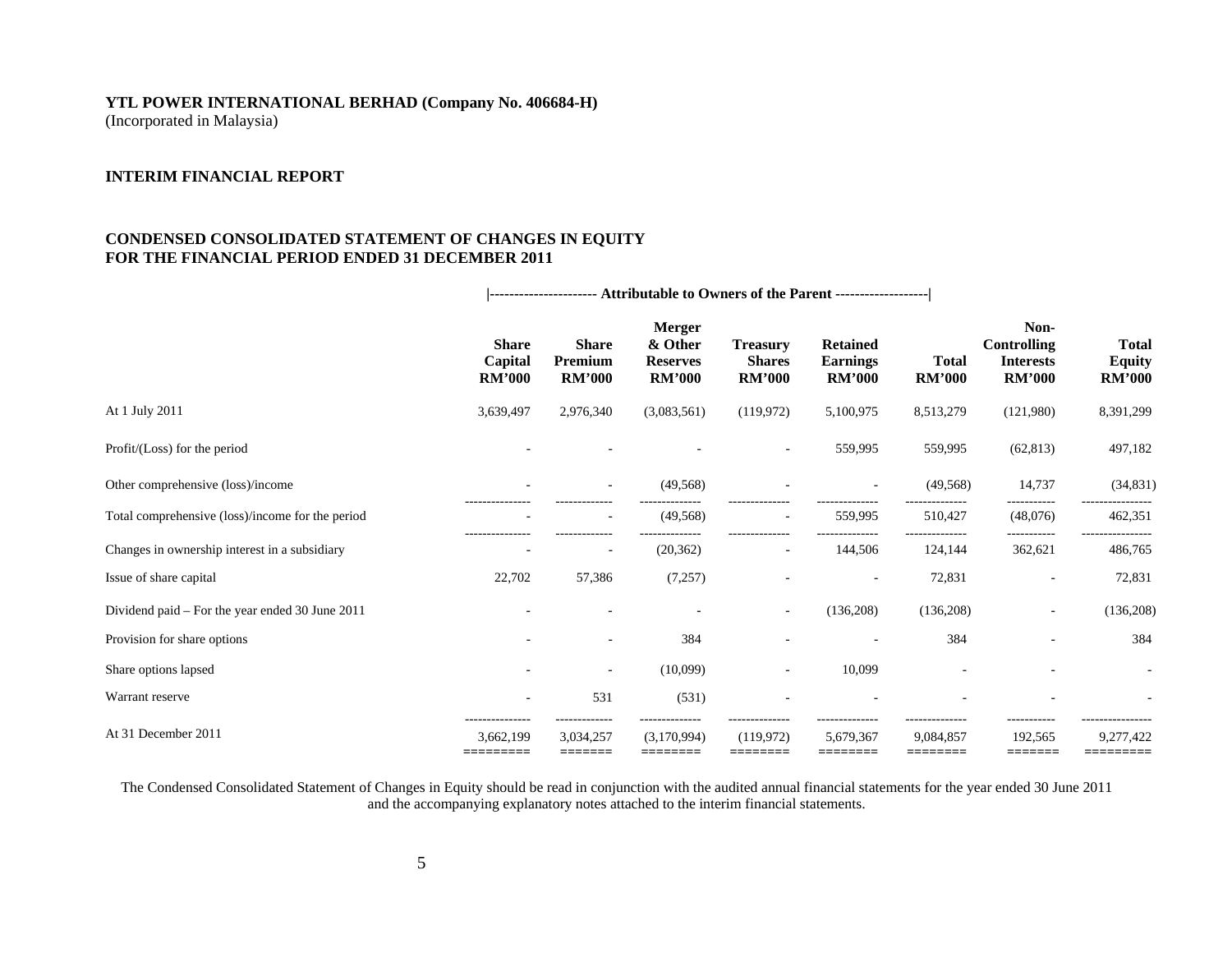(Incorporated in Malaysia)

# **INTERIM FINANCIAL REPORT**

# **CONDENSED CONSOLIDATED STATEMENT OF CHANGES IN EQUITY FOR THE FINANCIAL PERIOD ENDED 31 DECEMBER 2010**

|                                                  | <b>Share</b><br>Capital<br><b>RM'000</b> | <b>Share</b><br>Premium<br><b>RM'000</b> | <b>Merger</b><br>& Other<br><b>Reserves</b><br><b>RM'000</b> | <b>Treasury</b><br><b>Shares</b><br><b>RM'000</b> | <b>Retained</b><br><b>Earnings</b><br><b>RM'000</b> | <b>Total</b><br><b>RM'000</b> | Non-<br><b>Controlling</b><br><b>Interests</b><br><b>RM'000</b> | <b>Total</b><br><b>Equity</b><br><b>RM'000</b> |
|--------------------------------------------------|------------------------------------------|------------------------------------------|--------------------------------------------------------------|---------------------------------------------------|-----------------------------------------------------|-------------------------------|-----------------------------------------------------------------|------------------------------------------------|
| At 1 July 2010                                   |                                          |                                          |                                                              |                                                   |                                                     |                               |                                                                 |                                                |
| As previously reported                           | 3,623,273                                | 2,942,668                                | (3,694,109)                                                  | (119, 967)                                        | 4,458,201                                           | 7,210,066                     |                                                                 | 7,210,066                                      |
| Adoption of new accounting policy *              |                                          |                                          | (22,059)                                                     |                                                   | 4,042                                               | (18,017)                      |                                                                 | (18,017)                                       |
| At 1 July 2010, as restated                      | 3,623,273                                | 2,942,668                                | (3,716,168)                                                  | (119,967)                                         | 4,462,243                                           | 7,192,049                     |                                                                 | 7,192,049                                      |
| Profit/(Loss) for the period                     |                                          |                                          |                                                              |                                                   | 532,123                                             | 532,123                       | (12,053)                                                        | 520,070                                        |
| Other comprehensive income                       |                                          |                                          | 338,477                                                      |                                                   |                                                     | 338,477                       | 3                                                               | 338,480                                        |
| Total comprehensive income/(loss) for the period | ---------------                          |                                          | 338,477                                                      | $\overline{\phantom{a}}$                          | 532,123                                             | 870,600                       | (12,050)                                                        | 858,550                                        |
| Shares repurchased                               |                                          |                                          |                                                              | (2)                                               |                                                     | (2)                           |                                                                 | (2)                                            |
| Issue of share capital                           | 11,665                                   | 20,299                                   |                                                              |                                                   |                                                     | 31,964                        |                                                                 | 31,964                                         |
| Dividend paid – For the year ended 30 June 2010  |                                          |                                          |                                                              | ٠                                                 | (135, 238)                                          | (135, 238)                    | ٠                                                               | (135, 238)                                     |
| Provision for share options                      |                                          |                                          | 2,640                                                        |                                                   |                                                     | 2,640                         | ٠                                                               | 2,640                                          |
| Warrant reserve                                  |                                          | 1,736                                    | (1,736)                                                      |                                                   |                                                     |                               |                                                                 |                                                |
| At 31 December 2010                              | 3,634,938<br>=========                   | 2,964,703<br>=======                     | (3,376,787)<br>2222222                                       | (119,969)<br>========                             | 4,859,128<br>========                               | 7,962,013<br>========         | (12,050)<br>=======                                             | 7,949,963<br>=========                         |

**|---------------------- Attributable to Owners of the Parent -------------------|**

\* These amounts have been restated to align with the audited figures for the year ended 30 June 2011.

 The Condensed Consolidated Statement of Changes in Equity should be read in conjunction with the audited annual financial statements for the year ended 30 June 2011 and the accompanying explanatory notes attached to the interim financial statements.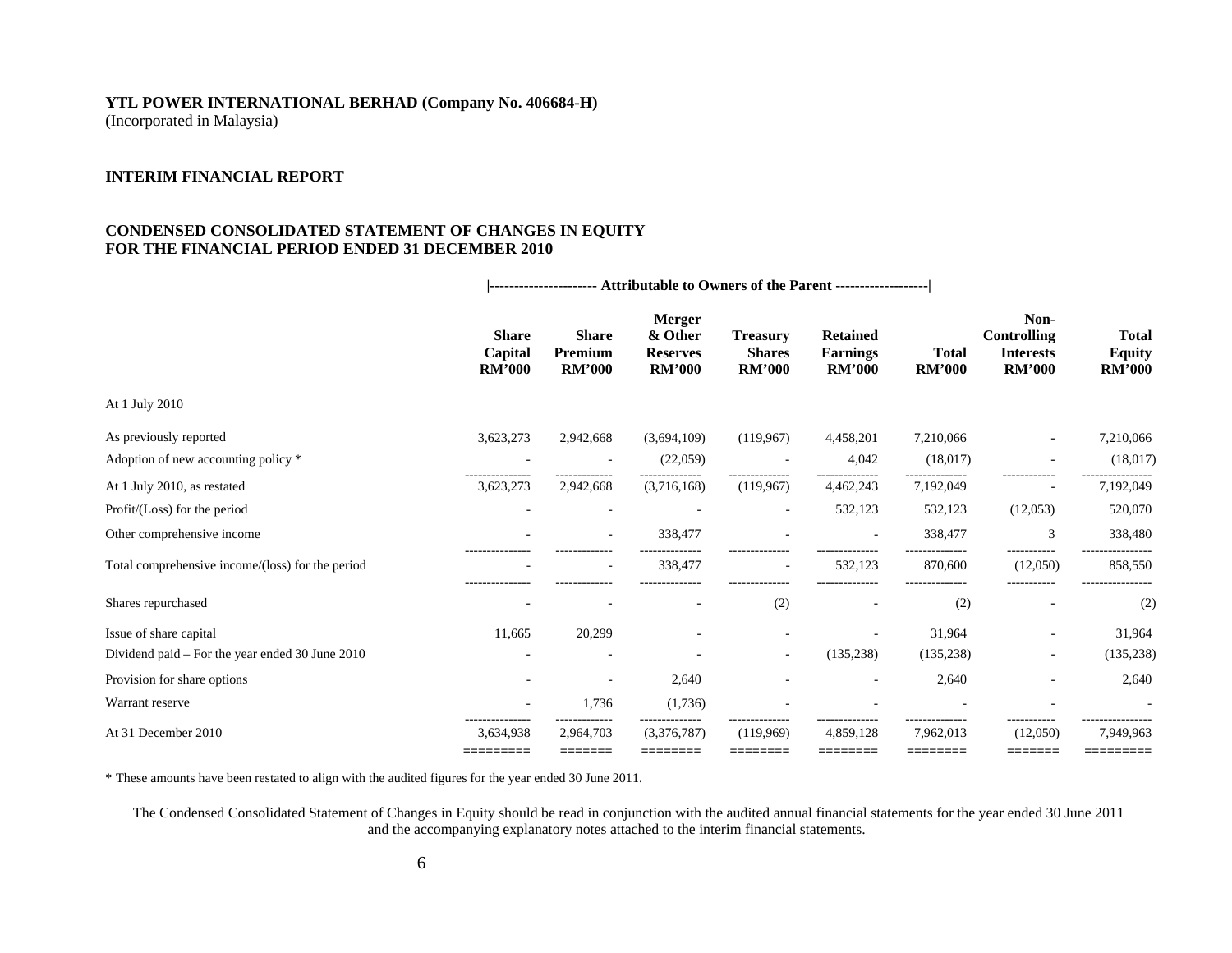# **CONDENSED CONSOLIDATED STATEMENT OF CASH FLOWS FOR THE FINANCIAL PERIOD ENDED 31 DECEMBER 2011**

|                                               |                                                               | <b>PRECEDING</b><br><b>YEAR</b>                                      |
|-----------------------------------------------|---------------------------------------------------------------|----------------------------------------------------------------------|
|                                               | <b>CURRENT</b><br>YEAR-TO-DATE<br>31.12.2011<br><b>RM'000</b> | <b>CORRESPONDING</b><br><b>PERIOD</b><br>31.12.2010<br><b>RM'000</b> |
| <b>Cash flows from operating activities</b>   |                                                               |                                                                      |
| Profit for the period                         | 497,182                                                       | 520,070                                                              |
| Adjustment for:                               |                                                               |                                                                      |
| Depreciation of property, plant and equipment | 552,742                                                       | 428,219                                                              |
| Fair value changes of investments             | 18,631                                                        |                                                                      |
| Interest expense                              | 424,167                                                       | 395,453                                                              |
| Interest income                               | (8, 148)                                                      | (6,091)                                                              |
| Provision for retirement benefits             | 32,176                                                        | 31,918                                                               |
| Provision for liabilities and charges         | (17,584)                                                      | 1,200                                                                |
| Share of results of associated companies      | (114, 825)                                                    | (105,078)                                                            |
| Taxation                                      | 200,664                                                       | 218,663                                                              |
| Unrealised loss / (gain) on foreign exchange  | 25,567                                                        | (1,284)                                                              |
| Other non-cash items                          | (21, 720)                                                     | 12,431                                                               |
|                                               | 1,588,852                                                     | 1,495,501                                                            |
| Changes in working capital:                   |                                                               |                                                                      |
| Inventories                                   | (69, 195)                                                     | (147, 665)                                                           |
| Receivables, deposits and prepayments         | 260,315                                                       | 37,236                                                               |
| Payables and accrued expenses                 | 138,114                                                       | 356,058<br>--------------                                            |
| Cash generated from operations                | 1,918,086                                                     | 1,741,130                                                            |
| Interest paid                                 | (251,398)                                                     | (340, 895)                                                           |
| Tax paid                                      | (200, 188)                                                    | (134,076)                                                            |
| Payment to retirement benefit scheme          | (29, 419)                                                     | (24,000)                                                             |
| Net cash flow from operating activities       | 1,437,081                                                     | ------------<br>1,242,159                                            |
| <b>Cash flows from investing activities</b>   |                                                               |                                                                      |
| Dividends received                            | 63,049                                                        | 25,634                                                               |
| Grants received                               | 17,656                                                        | 16,881                                                               |
| Interest received                             | 7,200                                                         | 6,019                                                                |
| Further investment in associated company      | (7, 845)                                                      |                                                                      |
| Purchase of property, plant and equipment     | (613, 165)                                                    | (900, 903)                                                           |
| Other investing activities                    | (677)                                                         | (3,507)                                                              |
| Net cash flow used in investing activities    | (533, 782)                                                    | -----------<br>(855, 876)                                            |
|                                               |                                                               |                                                                      |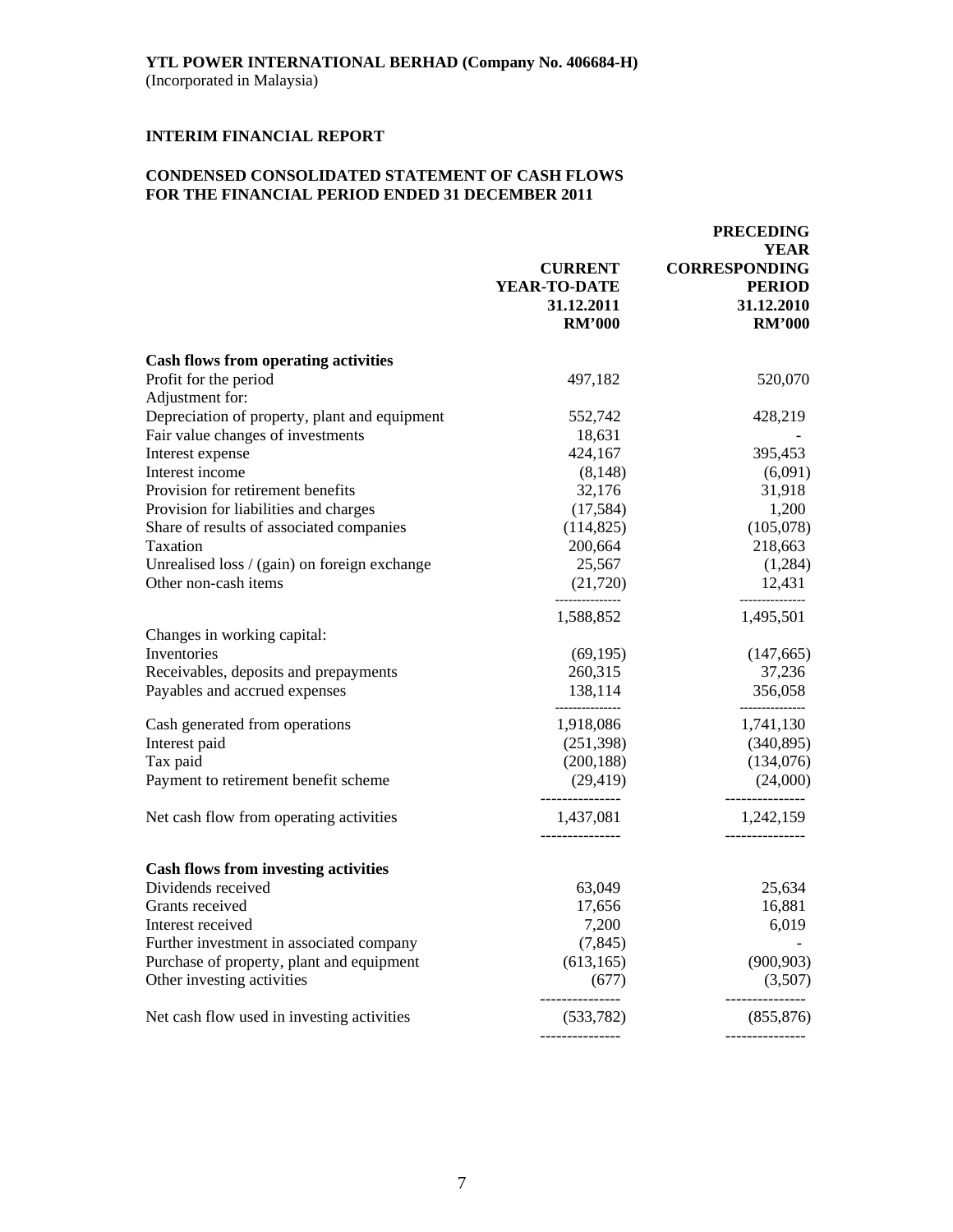# **CONDENSED CONSOLIDATED STATEMENT OF CASH FLOWS FOR THE FINANCIAL PERIOD ENDED 31 DECEMBER 2011 -- Continued**

|                                                                | <b>CURRENT</b><br>YEAR-TO-DATE<br>31.12.2011<br><b>RM'000</b> | <b>FRECEDING</b><br><b>YEAR</b><br><b>CORRESPONDING</b><br><b>PERIOD</b><br>31.12.2010<br><b>RM'000</b> |
|----------------------------------------------------------------|---------------------------------------------------------------|---------------------------------------------------------------------------------------------------------|
| <b>Cash flows from financing activities</b>                    |                                                               |                                                                                                         |
| Dividends paid                                                 | (271, 626)                                                    | (404, 849)                                                                                              |
| Proceeds from borrowings                                       | 9,627,312                                                     | 2,305,076                                                                                               |
| Proceeds from issue of shares                                  | 72,831                                                        | 31,964                                                                                                  |
| Repayment of borrowings                                        | (7,071,244)                                                   | (900, 600)                                                                                              |
| Disposal of subsidiaries interest to Non-Controlling Interests | 544,566                                                       |                                                                                                         |
| Redemption of bond                                             | (2,200,000)                                                   | (805,000)                                                                                               |
| Other financial activities                                     | (7, 974)                                                      | 1,885                                                                                                   |
| Net cash flow generated from financing activities              | 693,865                                                       | 228,476                                                                                                 |
| Net changes in cash and cash equivalents                       | 1,597,164                                                     | 614,759                                                                                                 |
| Effects of exchange rate changes                               | (60, 452)                                                     | 46,088                                                                                                  |
| Cash and cash equivalents at beginning of the period           | 7,131,314                                                     | 7,326,721                                                                                               |
| Cash and cash equivalents at end of the period [Note a]        | 8,668,026                                                     | 7,987,568                                                                                               |
|                                                                | ======                                                        | -------                                                                                                 |

 **PRECEDING** 

# *[Note a]*

Cash and cash equivalents at the end of the period comprise:

|                                                                         | <b>RM'000</b> | <b>RM'000</b> |
|-------------------------------------------------------------------------|---------------|---------------|
| Fixed deposits                                                          | 8,357,778     | 7,569,515     |
| Cash and bank balances                                                  | 317,923       | 447,047       |
| Bank overdrafts<br>(included within short term borrowings in [Note B9]) | (7,675)       | (28,994)      |
|                                                                         | 8,668,026     | 7,987,568     |
|                                                                         |               |               |

The Condensed Consolidated Statement of Cash Flows should be read in conjunction with the audited annual financial statements for the year ended 30 June 2011 and the accompanying explanatory notes attached to the interim financial statements.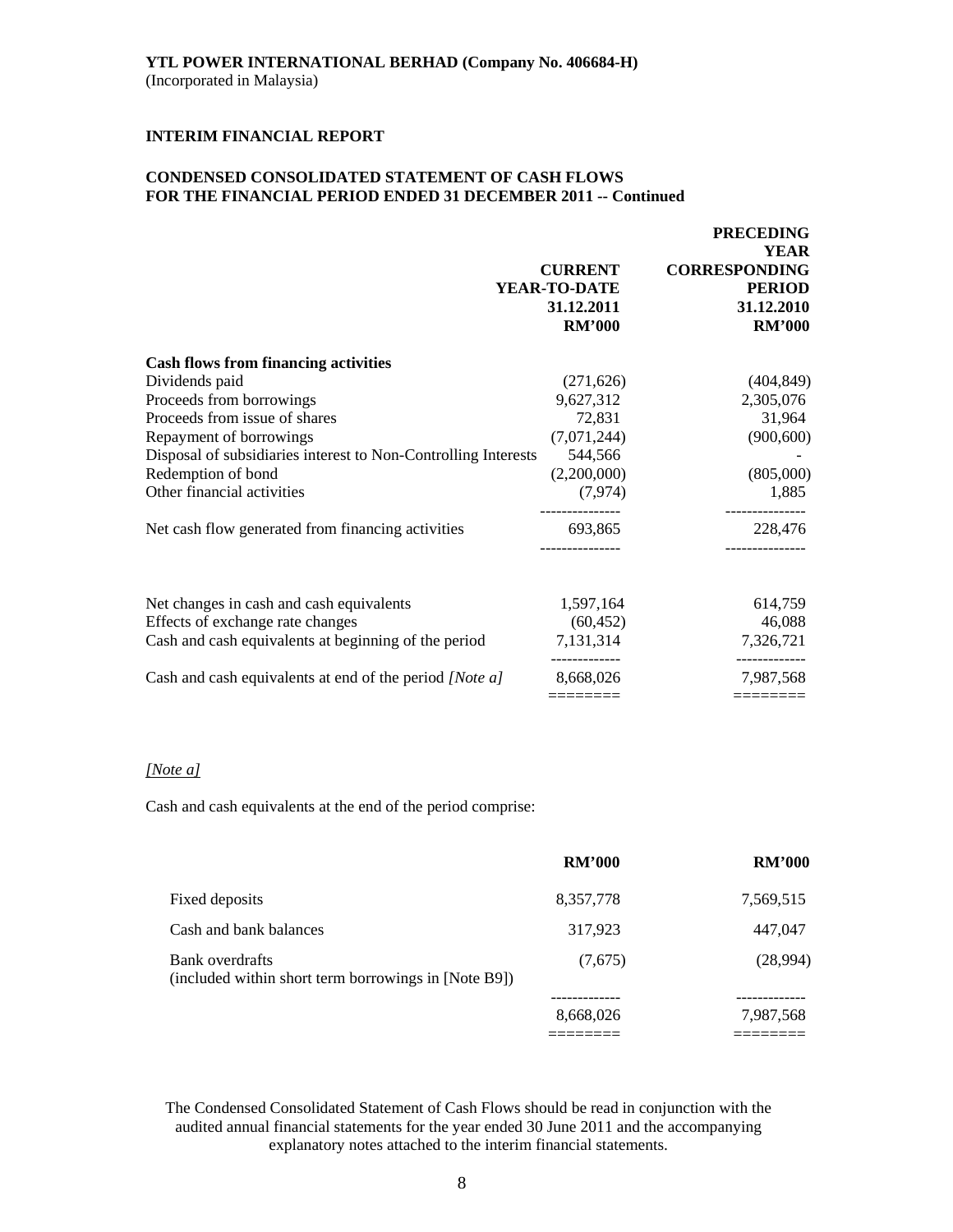# **INTERIM FINANCIAL REPORT**

# **PART A – EXPLANATORY NOTES PURSUANT TO FRS 134**

The interim financial report should be read in conjunction with the audited annual financial statements of the Group for the year ended 30 June 2011.

# **A1. Accounting Policies and Methods of Computation**

The interim financial report is unaudited and has been prepared in accordance with Financial Reporting Standard ("FRS") 134: "Interim Financial Reporting" and Chapter 9, part K paragraph 9.22 of the Main Market Listing Requirements of the Bursa Malaysia Securities Berhad ("Bursa Securities").

The explanatory notes contained herein provide an explanation of the events and transactions that are significant to the understanding of the changes in the financial position and performance of the Group since the financial year ended 30 June 2011.

The accounting policies and methods of computation adopted by the Group in the interim financial statements are consistent with those adopted in the latest audited annual financial statements.

The adoption of amendments to FRSs and Interpretation Committee ("IC") interpretations which were effective for financial period beginning on or after 1 July 2011 do not have significant financial impact on the Group.

# **A2. Seasonality or Cyclicality of Operations**

The business operations of the Group are not materially affected by any seasonal or cyclical factor.

# **A3. Unusual Items**

 During the current financial quarter, there was no item of an unusual nature that affects the assets, liabilities, equity, net income or cash flows of the Group.

# **A4. Changes in Estimates of Amounts Reported**

 There was no significant change to estimate of amount reported in prior interim periods or prior financial years.

# **A5. Changes in Debt and Equity Securities**

 The numbers of ordinary shares of RM0.50 each issued during the current financial quarter and financial year to date pursuant to the exercise of Warrants 2008/2018 were 5,268,507 and 5,315,342 respectively at a weighted average exercise price of RM1.21 per share.

 During the current financial quarter and financial year to date, 35,953,000 ordinary shares of RM0.50 each and 40,087,750 ordinary shares of RM0.50 each was issued pursuant to the exercise of employees' share options granted under the Company's Employees Share Option Scheme at a weighted average exercise price of RM1.66 per share.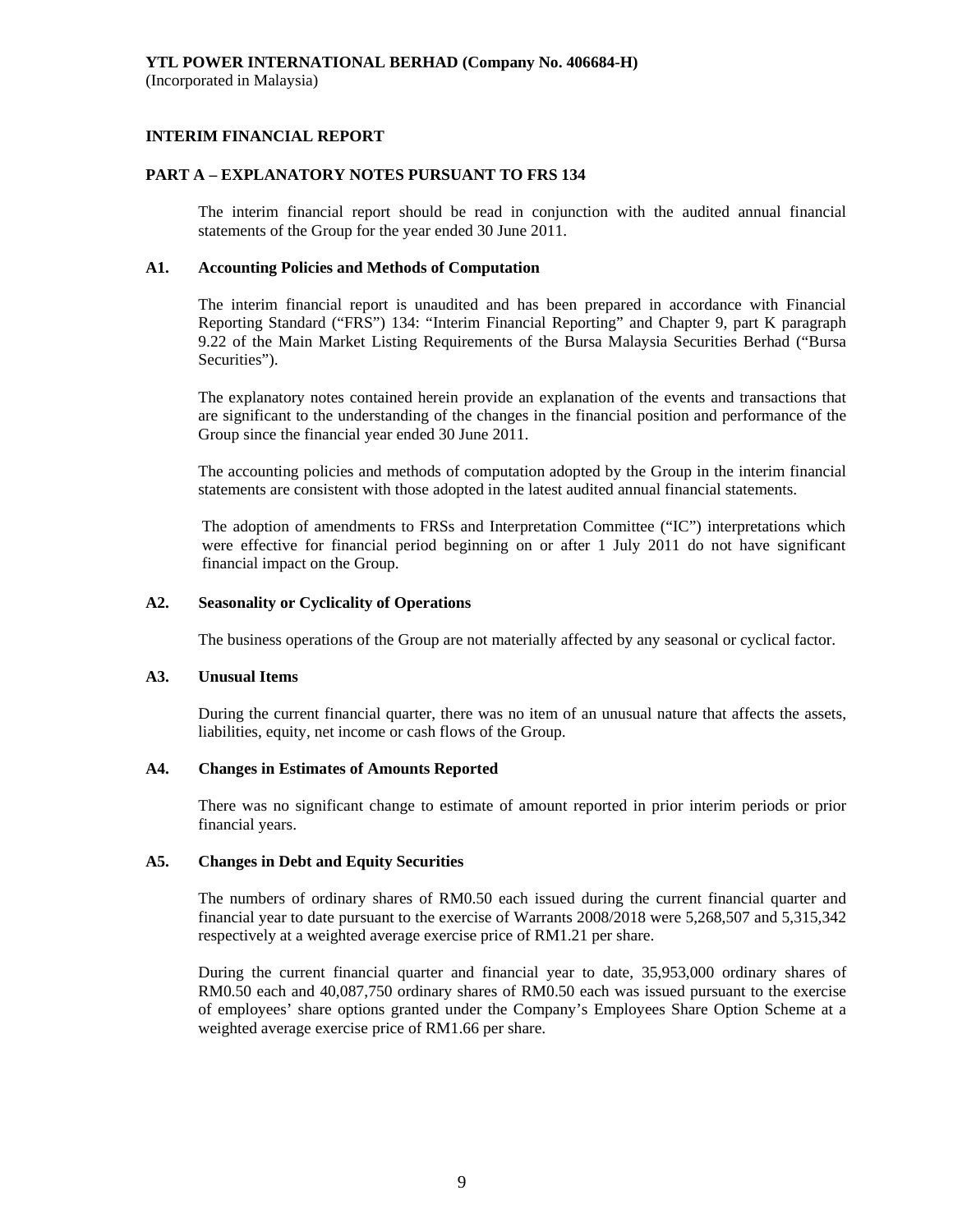# **INTERIM FINANCIAL REPORT**

#### **Notes – continued**

 A total of 100 ordinary shares of RM0.50 each were repurchased from the open market for a total consideration of RM230 for the current financial year to date. The share buy back transactions were financed by internally generated funds. The shares purchased are being held as treasury shares. As at 31 December 2011, the number of treasury shares held were 56,724,845 ordinary shares of RM0.50 each.

 On 25 August 2011, the Company issued RM2.2 billion in medium term notes ("MTNs") pursuant to an MTN programme with a nominal value of up to RM5.0 billion, the proceeds of which were utilised on the same date to undertake an early redemption and cancellation of the Company's outstanding RM2.2 billion 3.0% Redeemable Non-Guaranteed Bonds due 2013.

 An MTN of RM100 million and RM470 million was fully settled during the current financial quarter and financial year to date.

The outstanding debts are as disclosed in Note B9.

# **A6. Dividends Paid**

 A third interim tax exempt dividend of 3.75% or 1.875 sen per ordinary share of 50 sen each amounting to RM135,417,595 in respect of the financial year ended 30 June 2011 was paid on 15 July 2011.

 A fourth interim tax exempt dividend of 3.75% or 1.875 sen per ordinary share of 50 sen each amounting to RM136,208,794 in respect of the financial year ended 30 June 2011 was paid on 24 November 2011.

# **A7. Segment Information**

The Group has five reportable segments as described below:

- a) Power generation (Contracted)
- b) Multi utilities business (Merchant)
- c) Water and sewerage
- d) Mobile broadband network
- e) Investment holding and other businesses

 Management monitors the operating results of business segments separately for the purpose of making decisions about resources to be allocated and of assessing performance.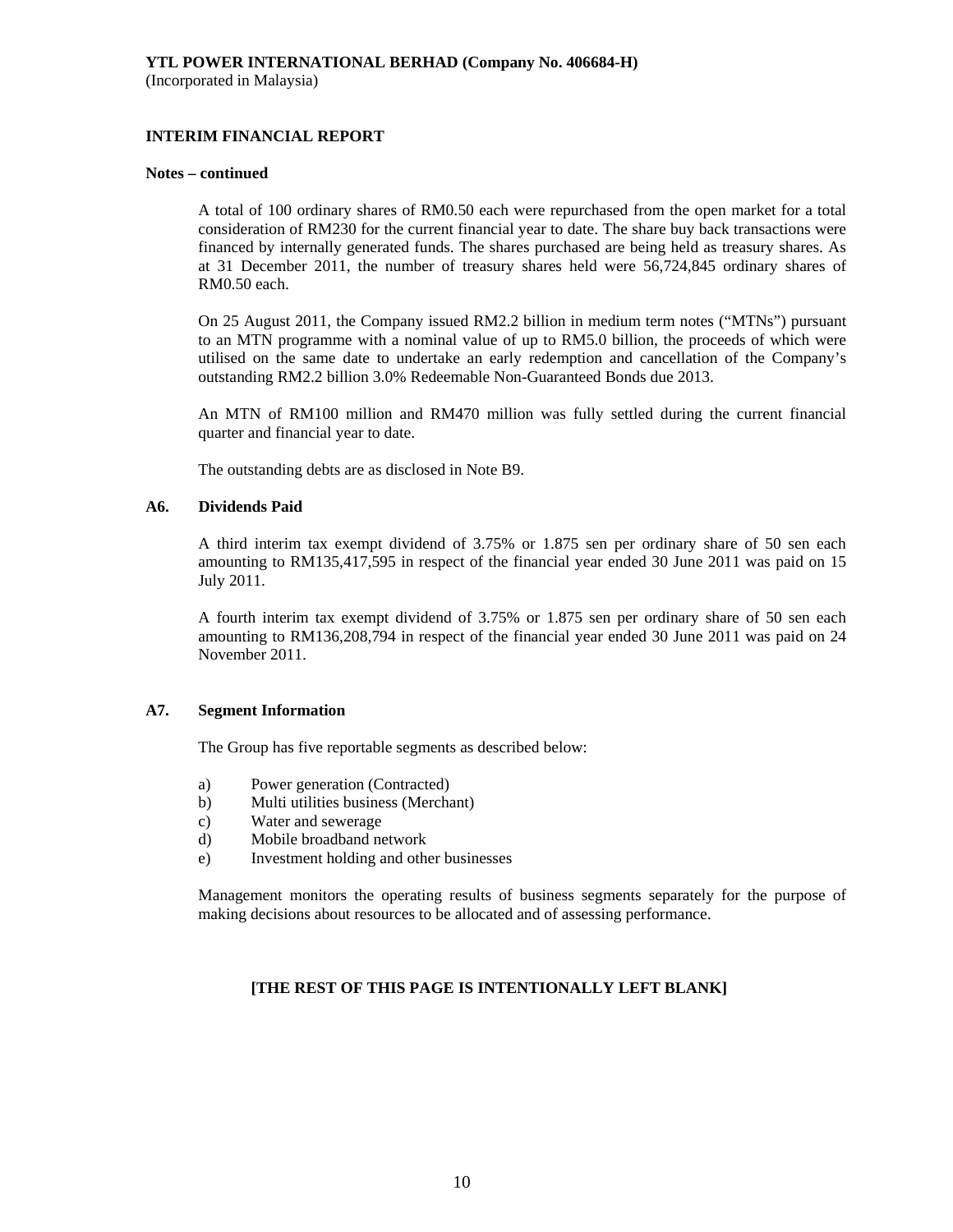# **INTERIM FINANCIAL REPORT**

# **Notes – continued**

Segment information for the financial period ended 31 December 2011:

|                                       | <b>Power</b><br>generation<br>(Contracted)<br><b>RM'000</b> | Multi<br>utilities<br><b>business</b><br>(Merchant)<br><b>RM'000</b> | Water &<br>sewerage<br><b>RM'000</b> | Mobile<br><b>broadband</b><br>network<br><b>RM'000</b> | Investment<br>holding $\&$<br>other<br><b>businesses</b><br><b>RM'000</b> | Group<br><b>RM'000</b> |
|---------------------------------------|-------------------------------------------------------------|----------------------------------------------------------------------|--------------------------------------|--------------------------------------------------------|---------------------------------------------------------------------------|------------------------|
| <b>External Revenue</b>               | 596.852                                                     | 5.857.697                                                            | 1,192,075                            | 30,586                                                 | 49.952                                                                    | 7,727,162              |
| Inter-segment<br><b>Revenue</b>       |                                                             | $\overline{\phantom{a}}$                                             |                                      | 230                                                    | 1.684.662                                                                 | 1,684,962              |
| Segment profit /<br>(loss) before tax | 205,358                                                     | 464,496                                                              | 322,696                              | (197.036)                                              | (97, 668)                                                                 | 697,846                |

Segment information for the financial period ended 31 December 2010:

|                                      | <b>Power</b><br>generation<br>(Contracted)<br><b>RM'000</b> | Multi<br>utilities<br><b>business</b><br>(Merchant)<br><b>RM'000</b> | Water &<br>sewerage<br><b>RM'000</b> | Mobile<br><b>broadband</b><br>network<br><b>RM'000</b> | Investment<br>holding $\&$<br>other<br><b>businesses</b><br><b>RM'000</b> | Group<br><b>RM'000</b> |
|--------------------------------------|-------------------------------------------------------------|----------------------------------------------------------------------|--------------------------------------|--------------------------------------------------------|---------------------------------------------------------------------------|------------------------|
| <b>External Revenue</b>              | 561,461                                                     | 5,321,779                                                            | 1,120,804                            | 4,678                                                  | 52,162                                                                    | 7,060,884              |
| Inter-segment<br><b>Revenue</b>      |                                                             |                                                                      |                                      | $\overline{\phantom{a}}$                               | 297.534                                                                   | 297.534                |
| Segment profit/<br>(loss) before tax | 134.077                                                     | 361,398                                                              | 303,096                              | (27, 656)                                              | (32, 182)                                                                 | 738,733                |

# **A8. Events After the Interim Period**

There was no item, transaction or event of a material or unusual nature during the period from the end of the quarter under review to the date of this report.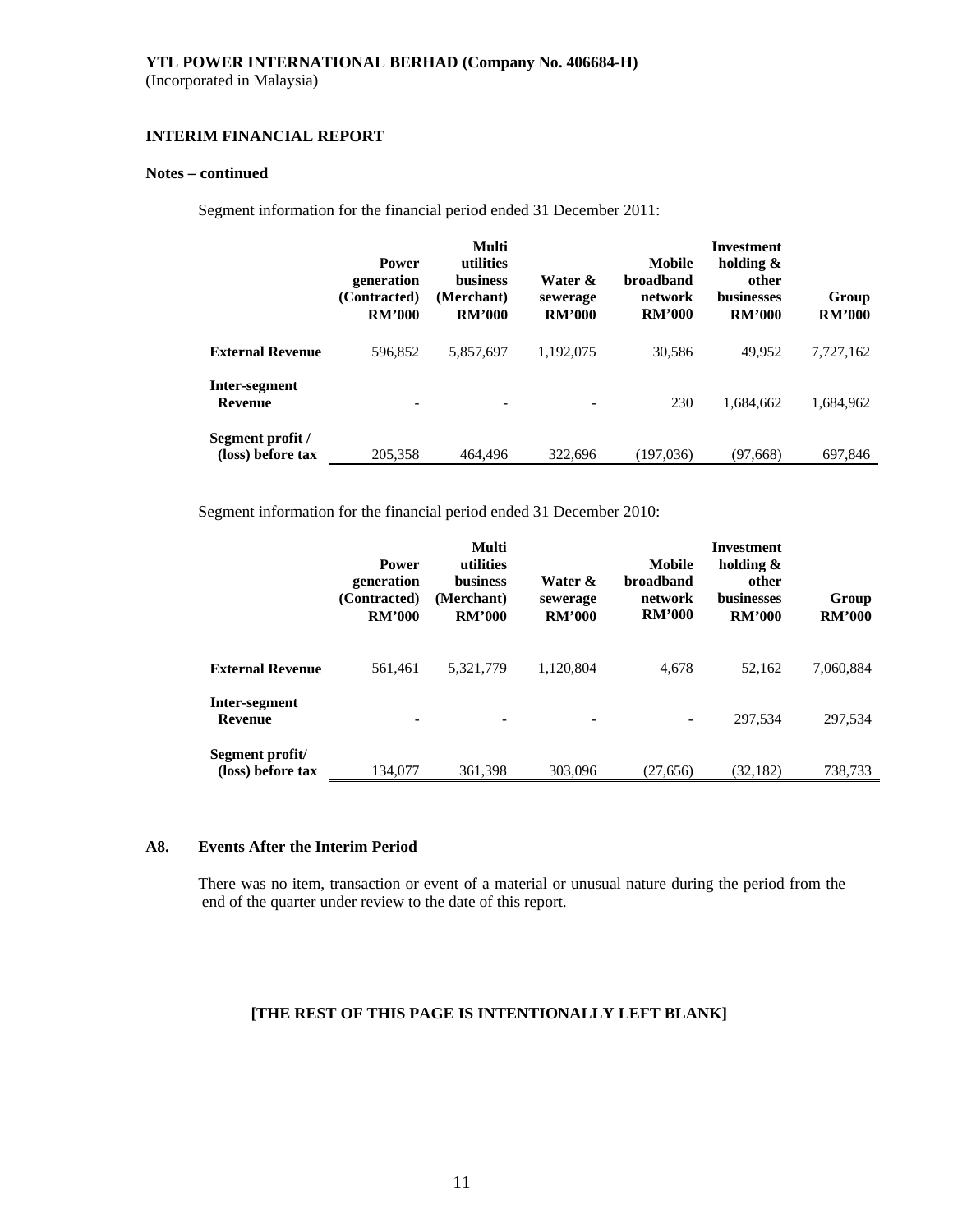# **INTERIM FINANCIAL REPORT**

#### **Notes – continued**

### **A9. Changes in the Composition of the Group**

 There were no changes in the composition of the Group for the current financial period, including business combinations, obtaining or losing control of subsidiaries and long-term investments, restructurings and discontinuing operations except for the followings

(i) On 7 July 2011, the Company together with YTL Jawa Power Holdings Limited ("YTLJPHL"), a wholly-owned subsidiary of the Company, entered into a share purchase agreement ("SPA") with Marubeni Corporation ("Marubeni") and Aster Power Holding B.V., a wholly-owned subsidiary of Marubeni, relating to the sale and purchase of 7,714 ordinary shares of EUR1.00 and certain Company Interests (as defined in the SPA) in YTL Jawa Power Holdings BV ("YTLJPH") representing 15/35 or 42.86% equity interests in YTLJPH.

 The sale was completed on 15 August 2011. Arising from the disposal, the effective control interest in P.T. Jawa Power was reduced from 35% to 20%.

(ii) On 10 October 2011, the Company acquired 1 ordinary share in YTL Power Trading (Labuan) Ltd ("YTL Power Labuan") at USD1.00 (the "Acquisition"). As a result of the Acquisition, YTL Power Labuan has become a wholly-owned subsidiary of the Company.

YTL Power Labuan was incorporated in the Federal Territory of Labuan with an issued and paid-up share capital of USD1.00 comprising one ordinary share. YTL Labuan will be principally involved in trading.

(iii) On 27 October 2011, YTL Communications (S) Pte Ltd ("YTL Comm (S)") was incorporated in the Republic of Singapore with an issued and paid-up share capital of SGD1.00 held by YTL Communications Sdn Bhd, a 60%-owned subsidiary of the Company. As a result, YTL Comm (S) became an indirect subsidiary of the Company.

YTL Comm (S) will be principally involved in the provision of software integration and technical services (inclusive of hardware, software and system maintenance).

# **A10. Changes in Contingent Liabilities**

There were no material changes in the contingent liabilities of the Group since the last financial year ended 30 June 2011 except for a corporate guarantee which was given by the Company to a financial institution for a term loan of GBP100 million drawn by its subsidiary.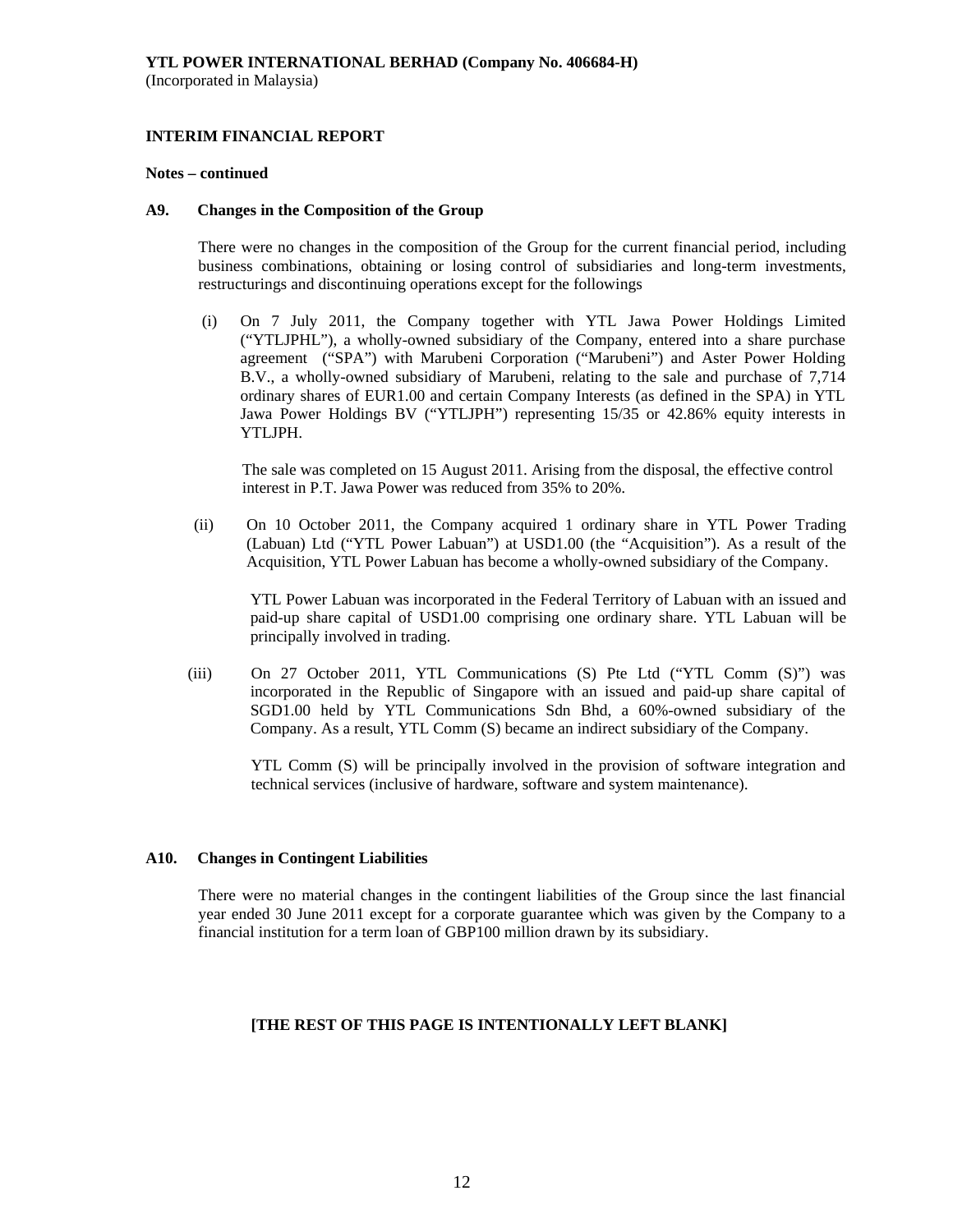# **PART B – EXPLANATORY NOTES PURSUANT TO APPENDIX 9B OF THE LISTING REQUIREMENTS OF BURSA MALAYSIA SECURITIES BERHAD**

# **B1. Review of the Results**

The comparison of the results are tabulated below:

|                          | <b>Individual Quarter</b> |               | <b>Cumulative Quarter</b> |               |
|--------------------------|---------------------------|---------------|---------------------------|---------------|
|                          | 31.12.2011                | 31.12.2010    | 31.12.2011                | 31.12.2010    |
|                          | <b>RM'000</b>             | <b>RM'000</b> | <b>RM'000</b>             | <b>RM'000</b> |
| <b>Revenue</b>           |                           |               |                           |               |
| Power generation         |                           |               |                           |               |
| (Contracted)             | 321,830                   | 285,083       | 596,852                   | 561,461       |
| Multi utilities business |                           |               |                           |               |
| (Merchant)               | 3,108,206                 | 2,697,732     | 5,857,697                 | 5,321,779     |
| Water & sewerage         | 618,108                   | 562,857       | 1,192,075                 | 1,120,804     |
| Mobile broadband network | 17,670                    | 4,678         | 30,586                    | 4,678         |
| Investment holding       |                           |               |                           |               |
| & other businesses       | 25,496                    | 26,255        | 49,952                    | 52,162        |
|                          | 4,091,310                 | 3,576,605     | 7,727,162                 | 7,060,884     |
| Profit/(loss) before tax |                           |               |                           |               |
| Power generation         |                           |               |                           |               |
| (Contracted)             | 119,255                   | 61,495        | 205,358                   | 134,077       |
| Multi utilities business |                           |               |                           |               |
| (Merchant)               | 249,439                   | 175,207       | 464,496                   | 361,398       |
| Water & sewerage         | 145,448                   | 157,671       | 322,696                   | 303,096       |
| Mobile broadband network | (102,092)                 | (19, 805)     | (197, 036)                | (27, 656)     |
| Investment holding       |                           |               |                           |               |
| & other businesses       | (12,005)                  | (17,746)      | (97, 668)                 | (32, 182)     |
|                          | 400,045                   | 356,822       | 697,846                   | 738,733       |

#### a) Current Quarter vs Preceding Year Corresponding Quarter

Group revenue was RM4,091.3 million for the current financial quarter ended 31 December 2011 as compared to RM3,576.6 million recorded in the preceding year corresponding quarter ended 31 December 2010. The Group profit before taxation for the current financial quarter was RM400.0 million, an increase of RM43.2 million or 12.1% as compared to RM356.8 million recorded in the preceding year corresponding quarter.

 Performance of the respective operating business segments for the quarter ended 31 December 2011 as compared to the preceding corresponding quarter is analysed as follows:

#### Power generation (Contracted)

The increase in revenue and profit were principally due to higher generation of electricity sales in the current quarter arising from the improvement in gas supply and lower O&M cost incurred, partially offset by higher depreciation.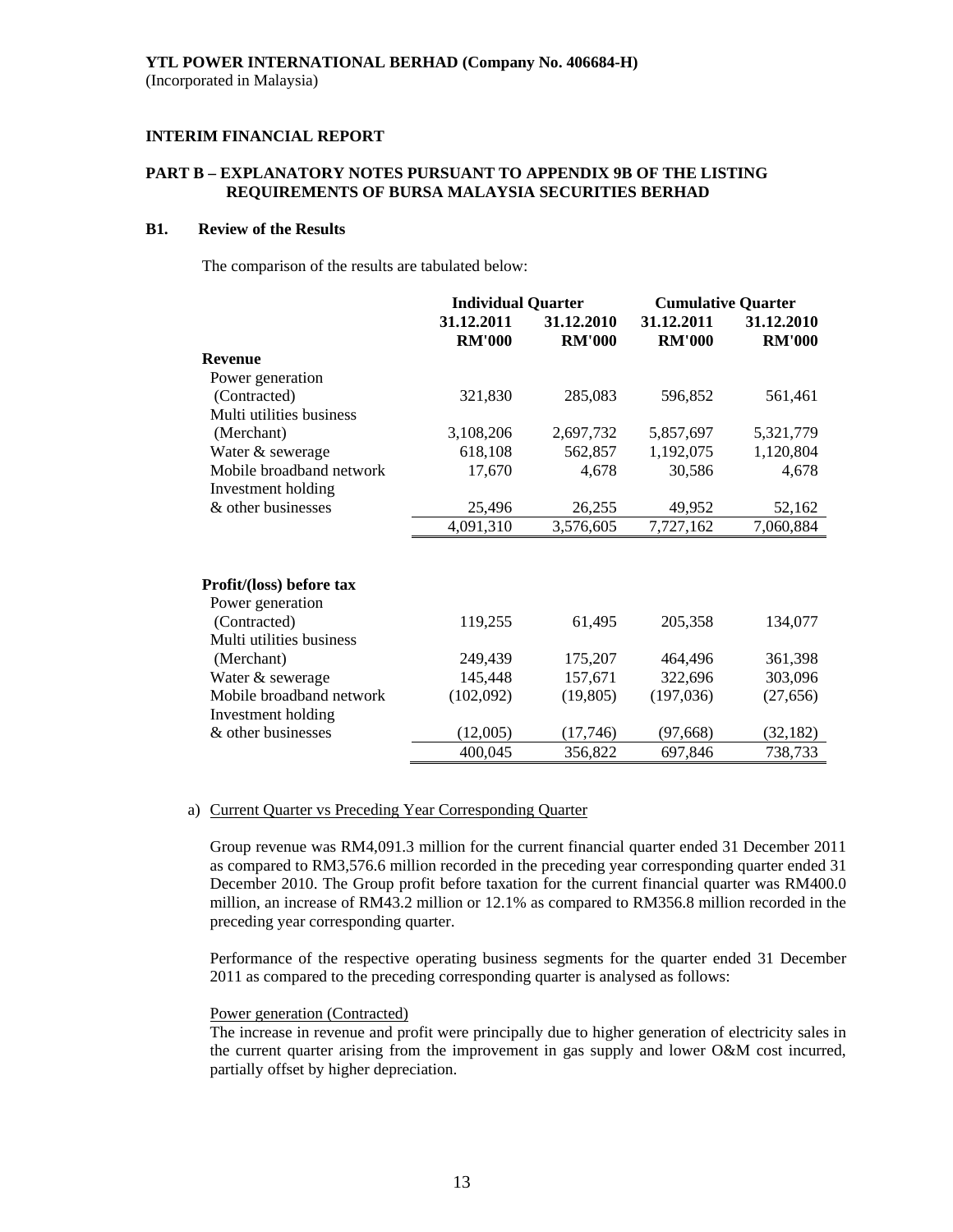(Incorporated in Malaysia)

# **INTERIM FINANCIAL REPORT**

#### **Notes – continued**

#### Multi utilities business (Merchant)

Increase in revenue and profit before taxation was mainly due to overall higher volume of business, favourable fair value adjustments on fuel and savings in finance cost.

#### Water & sewerage

Lower profit before tax was mainly due to higher operating cost incurred during the quarter.

#### Mobile broadband network

The continuous growth in its subscriber base has resulted in an increase in the revenue of this segment. However, the losses were mainly attributable to the start-up and fixed operating cost incurred.

#### Investment holding & other businesses

The segment recorded a lower loss which was primarily due to favourable unrealised foreign exchange gain, partially offset by fair value loss on quoted investment.

#### b) Current Year to date vs Preceding Year to date

Group revenue was RM7,727.2 million for the current financial period ended 31 December 2011 as compared to RM7,060.9 million recorded in the preceding year corresponding period ended 31 December 2010. The Group profit before taxation for the current financial period was RM697.8 million, a decrease of RM40.9 million or 5.5% as compared to RM738.7 million recorded in the preceding year corresponding period.

Performance of the respective operating business segments for the period ended 31 December 2011 as compared to the preceding corresponding period is consistent with the notes mentioned in (a) above with the exception of the business segments mentioned below:

#### Mobile broadband network

The loss in current year to date was attributable to a full six months of operations as compared to the non-commercial operations in the preceding year corresponding period.

#### Investment holding & other businesses

The segment was impacted adversely by the fair value loss on quoted investment and unrealised foreign exchange losses.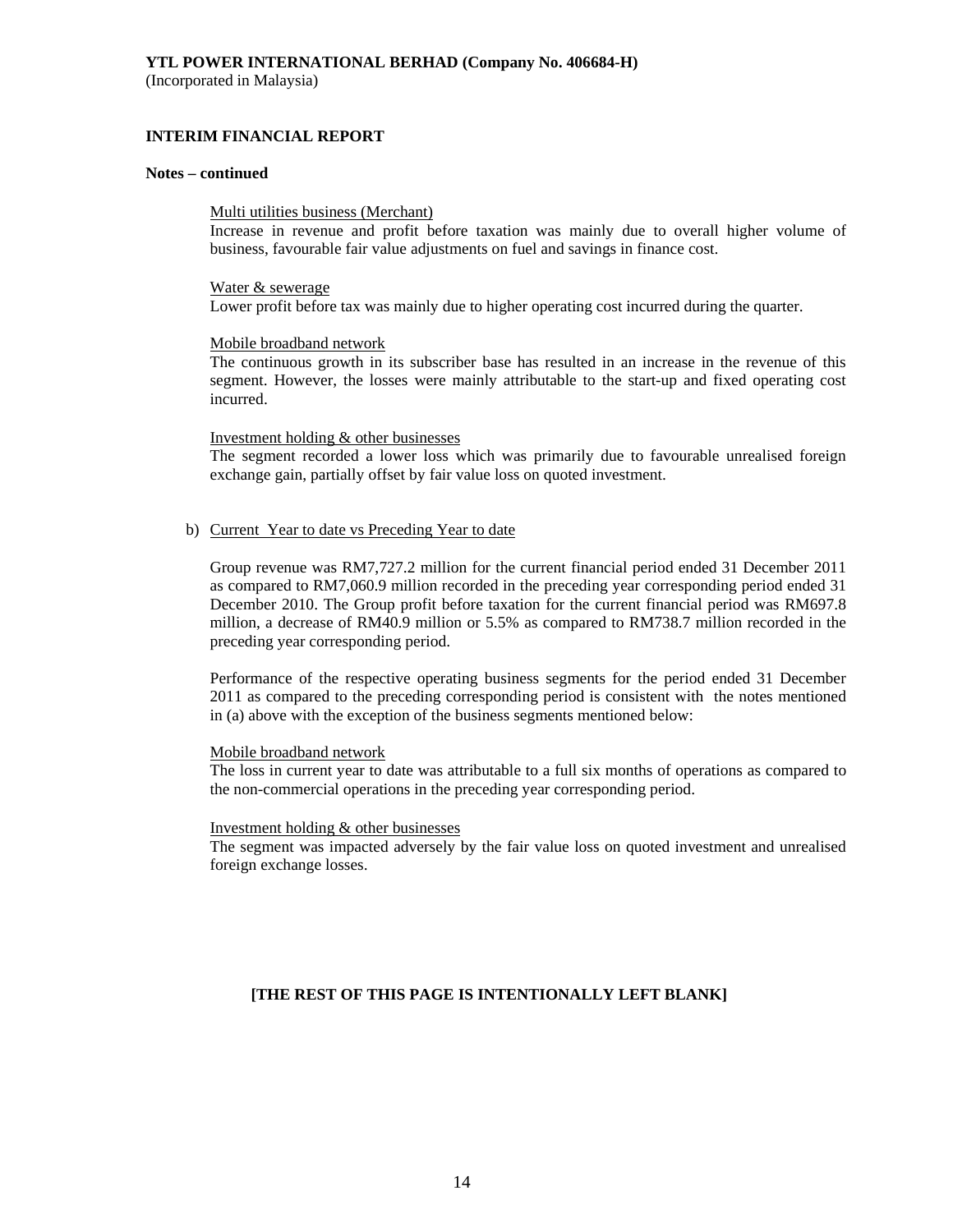# **INTERIM FINANCIAL REPORT**

#### **Notes – continued**

# **B2. Comparison with Preceding Quarter**

|                                     | <b>Current</b> | <b>Preceding</b> |
|-------------------------------------|----------------|------------------|
|                                     | <b>Ouarter</b> | <b>Ouarter</b>   |
|                                     | 31.12.2011     | 30.09.2011       |
|                                     | <b>RM'000</b>  | <b>RM'000</b>    |
| Revenue                             | 4.091.310      | 3,635,852        |
| Consolidated profit before taxation | 400,045        | 297,801          |
| Consolidated profit after taxation  | 287,027        | 210,155          |

The increase in Group profit before taxation as compared to the preceding quarter was principally attributable to better performance recorded by the foreign subsidiaries.

# **B3. Prospects**

#### Power generation (Contracted)

YTL Power Generation is expected to perform satisfactorily as it operates under a regulatory regime.

### Multi utilities business (Merchant)

PowerSeraya continues to strive for long-term sustainable growth despite the competitive environment with focus on customer service and value-added energy solutions.

# Water & sewerage

Wessex Water continued to maintain its position as one of the most efficient and profitable water and sewerage companies in the UK despite challenging economic conditions.

# Mobile broadband network

Despite the challenging market in the telecommunications industry, this business segment is expected to continuously grow its subscriber base to generate higher revenue.

# **B4. Profit Forecast**

The Group did not issue any profit forecast during the financial period.

# **B5. Audit Report of the preceding financial year ended 30 June 2011**

 The Auditors' Report on the financial statements of the financial year ended 30 June 2011 did not contain any qualification.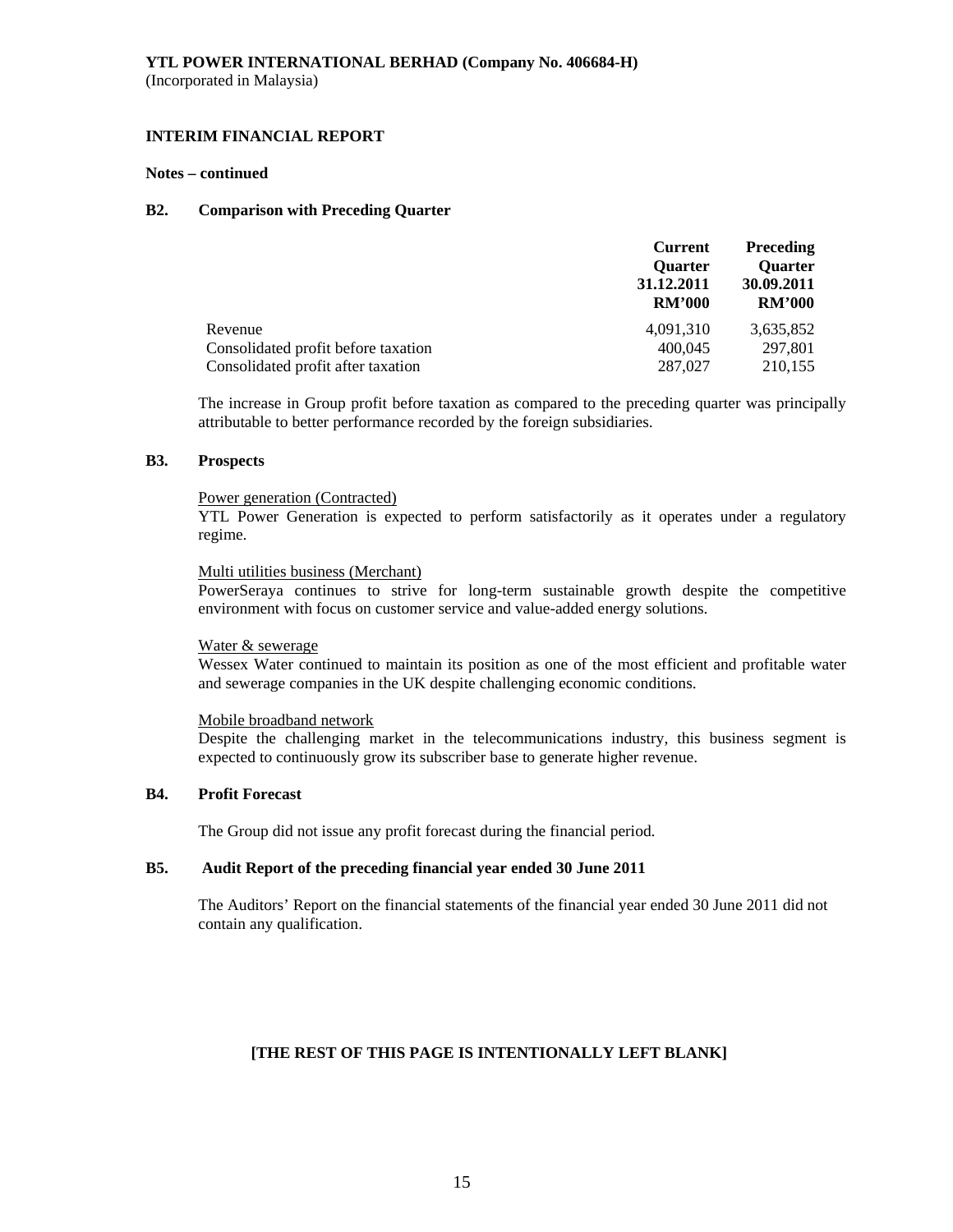(Incorporated in Malaysia)

# **INTERIM FINANCIAL REPORT**

# **Notes – continued**

# **B6. Profit for the period**

|                                                   | <b>Current</b>               | <b>Current</b>         |
|---------------------------------------------------|------------------------------|------------------------|
|                                                   | Year                         | Year<br><b>To Date</b> |
|                                                   | <b>Ouarter</b><br>31.12.2011 | 31.12.2011             |
|                                                   | <b>RM'000</b>                | <b>RM'000</b>          |
| <b>Profit before taxation is stated after</b>     |                              |                        |
| charging/(crediting):                             |                              |                        |
| Amortisation of grant                             | (2,584)                      | (4,889)                |
| Depreciation of property, plant and equipment     | 299,189                      | 552,742                |
| Dividends income                                  | (205)                        | (276)                  |
| Gain on disposal of property, plant and equipment | (361)                        | (1, 443)               |
| Gain on derivatives                               | (8,941)                      | (5,514)                |
| (Gain)/loss on foreign exchange                   | (32, 329)                    | 28,369                 |
| Interest income                                   | (2,727)                      | (8, 148)               |
| Interest expense                                  | 205,094                      | 424,167                |
| Provision for impairment of receivables           |                              |                        |
| (net of reversal)                                 | 22,799                       | 22,799                 |
| Rental income                                     | (32)                         | (62)                   |
| Write back of provision for fuel cost             | (185)                        | (5,990)                |
| *Exceptional items                                |                              |                        |
|                                                   |                              |                        |

\* There was no exceptional item charged/(credited) for the period.

# **B7. Taxation**

|                              | <b>Current</b> | <b>Current</b>               |
|------------------------------|----------------|------------------------------|
|                              | Year           | Year                         |
|                              | <b>Ouarter</b> | <b>To Date</b><br>31.12.2011 |
|                              | 31.12.2011     |                              |
|                              | <b>RM'000</b>  | <b>RM'000</b>                |
| In respect of current period |                |                              |
| - Income Tax                 | 119,909        | 236,263                      |
| - Deferred Tax               | (6,891)        | (35,599)                     |
|                              |                |                              |
|                              | 113,018        | 200,664                      |
|                              |                |                              |

The effective tax rate of the Group for the current financial quarter and financial year to date is higher than the statutory income tax rate mainly due to income subjected to different tax jurisdictions and expenses not deductible for tax purposes, partially offset by income not subjected to tax.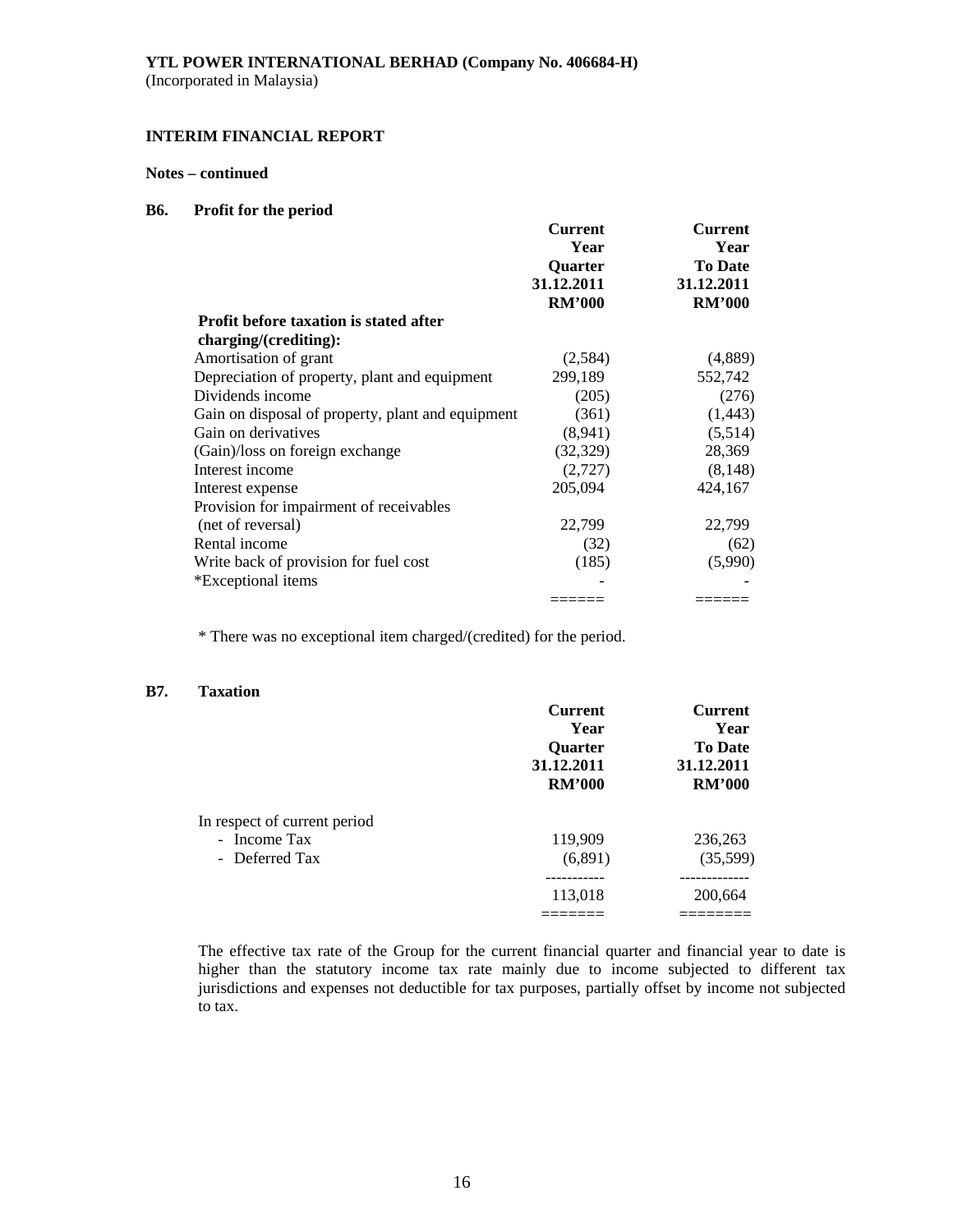#### **Notes – continued**

#### **B8. Corporate Proposals**

There were no corporate proposals announced by the Company which are not completed as at the date of this report.

# **B9. Group Borrowings and Debt Securities**

The Group's borrowings from financial institutions as at 31 December 2011 are as follows:

|           | <b>Short term</b> |                   | Long term             |                   |                         |
|-----------|-------------------|-------------------|-----------------------|-------------------|-------------------------|
|           | <b>Bonds</b>      | <b>Borrowings</b> | <b>Bonds</b>          | <b>Borrowings</b> | <b>Total</b>            |
|           | <b>RM'000</b>     | <b>RM'000</b>     | <b>RM'000</b>         | <b>RM'000</b>     | <b>RM'000</b>           |
| Secured   |                   | 3,539,751         |                       | 5.905             | 3,545,656               |
| Unsecured |                   | 5,630,603         | 5,782,568<br>-------- | 6,650,759         | 18,063,930<br>--------- |
| Total     |                   | 9,170,354         | 5,782,568             | 6,656,664         | 21,609,586              |

The borrowings which are denominated in foreign currency are as follows:

| In US Dollar $(000)$       | 398,036   |
|----------------------------|-----------|
| In Sterling Pound ('000)   | 1.718.919 |
|                            |           |
| In Singapore Dollar ('000) | 2,698,651 |

All borrowings of subsidiaries are on a non-recourse basis to the Company save and except for the following which is guaranteed by the Company:

a) USD200 million term loan due on 17 December 2012.

b) USD200 million term loan due on 30 June 2015.

c) GBP100 million term loan due on 6 October 2014.

d) SGD100 million revolving credit due on 14 May 2012.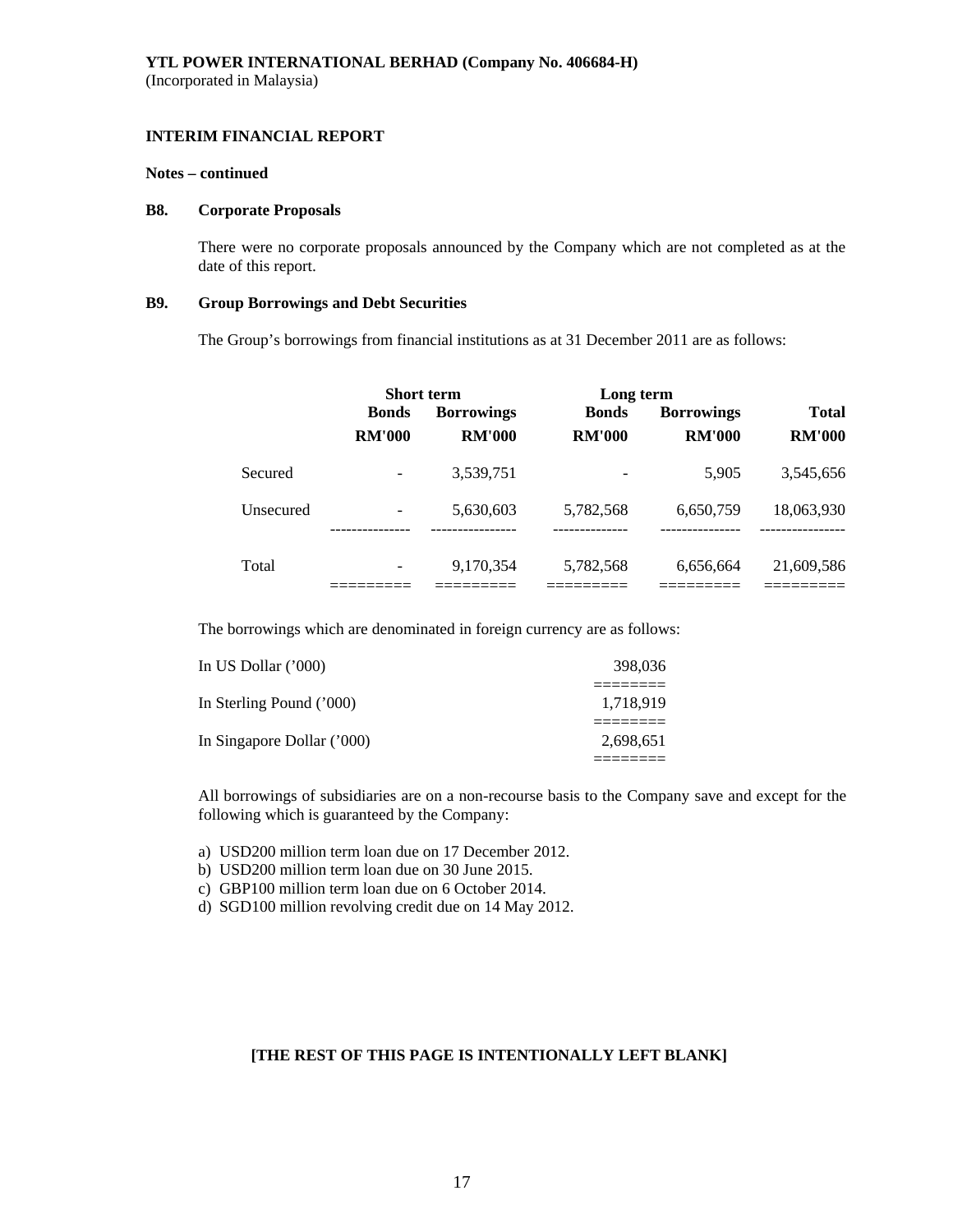#### **Notes – continued**

# **B10. Derivative Financial Instruments, Fair Value Changes of Financial Liabilities and Realised and Unrealised Profits or Losses**

(a) Derivative Financial Instruments

As at 31 December 2011, the Group's outstanding derivatives are as follows:

| <b>Type of Derivatives</b>                                            | <b>Contract/Notional Value</b><br><b>RM'000</b> | <b>Fair Value</b><br><b>RM'000</b> |
|-----------------------------------------------------------------------|-------------------------------------------------|------------------------------------|
| <b>Fuel oil swaps</b><br>- Less than 1 year<br>- 1 year to 3 years    | 2,583,469<br>90,486                             | 2,618,355<br>93,935                |
| <b>Currency forwards</b><br>- Less than 1 year<br>- 1 year to 3 years | 2,112,791<br>189,493                            | 2,046,601<br>182,557               |
| Interest rate swaps<br>- 1 year to 3 years                            | 572,508                                         | 548,095                            |

The Group entered into fuel oil swaps to hedge highly probable forecast physical fuel oil and natural gas purchases that are expected to occur at various dates in the future. The fuel oil swaps have maturity dates that match the expected occurrence of these transactions.

The Group entered into currency forwards to hedge highly probable forecast transactions denominated in foreign currency expected to occur in the future. The currency forwards have maturity dates that match the expected occurrence of these transactions.

Interest rate swaps are entered to hedge floating rate interest payments on bank borrowings which were obtained to finance the construction of property, plant and equipment.

All derivative financial instruments are executed with creditworthy counter parties with a view to limit the credit risk exposure of the Group.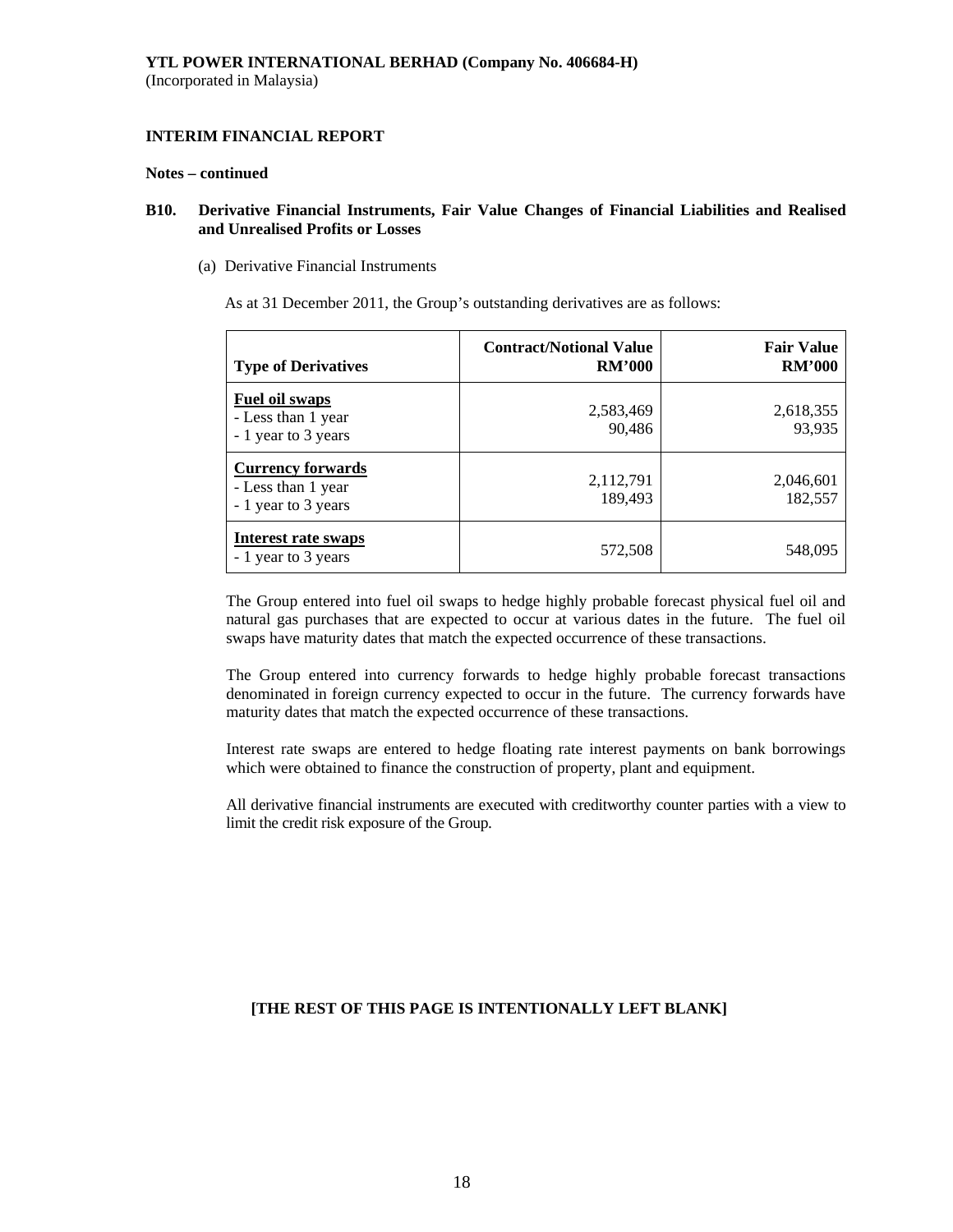# **INTERIM FINANCIAL REPORT**

# **Notes – continued**

(b) Fair Value Changes of Financial Liabilities

The gains arising from fair value changes of financial liabilities for the current financial period ended 31 December 2011 are as follows:

|                                                      |                                                                                                      |                                                                                                                                                          | Fair value gain                                                |                                                                |
|------------------------------------------------------|------------------------------------------------------------------------------------------------------|----------------------------------------------------------------------------------------------------------------------------------------------------------|----------------------------------------------------------------|----------------------------------------------------------------|
| Type of<br>financial<br><b>liabilities</b>           | <b>Basis of</b><br>fair value<br>measurement                                                         | <b>Reason for the</b><br>gain                                                                                                                            | <b>Current</b><br>year<br>quarter<br>3 months to<br>31.12.2011 | <b>Current</b><br>year<br>to date<br>6 months to<br>31.12.2011 |
|                                                      |                                                                                                      |                                                                                                                                                          | <b>RM'000</b>                                                  | <b>RM'000</b>                                                  |
| Forward foreign<br>currency<br>exchange<br>contracts | Foreign exchange<br>differential<br>between the<br>contracted rate<br>and the market<br>forward rate | Foreign exchange<br>rates differential<br>between the<br>contracted rate and<br>the market forward<br>rate which have<br>moved in favour of<br>the Group | 6,937                                                          | 10,002                                                         |
| Fuel oil swap                                        | Fuel oil price<br>differential<br>between the<br>contracted price<br>and the market<br>forward price | Fuel oil price<br>differential<br>between the<br>contracted price<br>and the market<br>forward price<br>which have moved<br>in favour of the<br>Group    | 15,669                                                         | 29,244                                                         |
|                                                      |                                                                                                      | Total                                                                                                                                                    | 22,606                                                         | 39,246                                                         |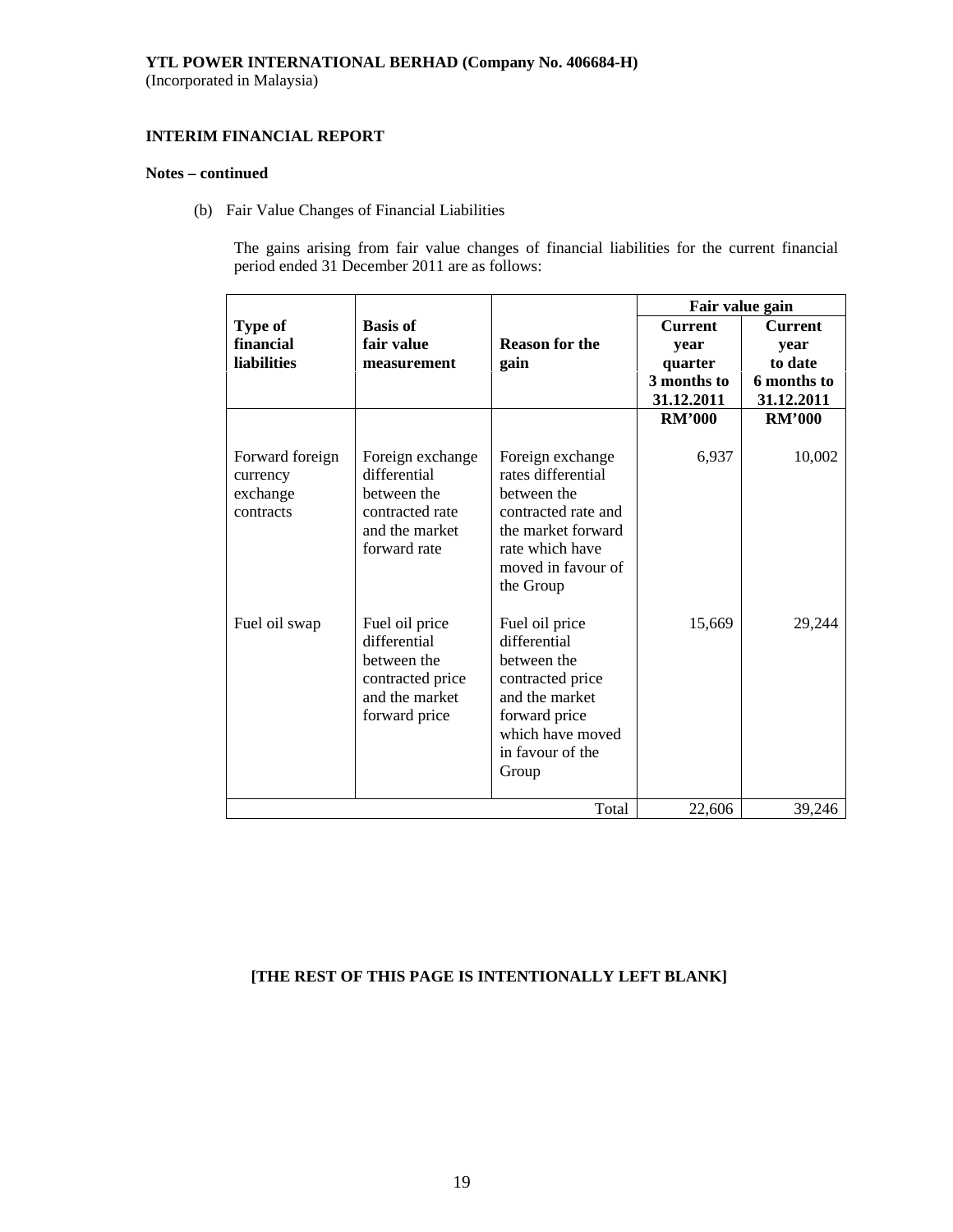# **INTERIM FINANCIAL REPORT**

# **Notes – continued**

(c) Realised and Unrealised Profits or Losses

|                                                                               | As at<br>31.12.2011<br><b>RM'000</b> | <b>Audited</b><br>As at<br>30.06.2011<br><b>RM'000</b> |
|-------------------------------------------------------------------------------|--------------------------------------|--------------------------------------------------------|
| Retained earnings/(Accumulated losses)<br>of the Company and its subsidiaries |                                      |                                                        |
| - Realised                                                                    | 6,707,751                            | 5,767,287                                              |
| - Unrealised                                                                  | (1,578,561)                          | (1,355,558)                                            |
|                                                                               | -------------<br>5,129,190           | ------------<br>4,411,729                              |
| Retained earnings/(Accumulated losses)<br>from associated companies           |                                      |                                                        |
| - Realised                                                                    | 389,245                              | 639,430                                                |
| - Unrealised                                                                  | (42, 236)                            | (67, 029)                                              |
|                                                                               | 347,009                              | ------------<br>572,401                                |
|                                                                               |                                      |                                                        |
| Consolidated adjustments                                                      | 203,168                              | 116,845                                                |
|                                                                               |                                      |                                                        |
| Total Group retained earnings as per                                          |                                      |                                                        |
| consolidated accounts                                                         | 5,679,367                            | 5,100,975                                              |
|                                                                               | =======                              |                                                        |

# **B11. Pending Material Litigation**

There was no material litigation pending since the last financial year ended 30 June 2011.

# **B12. Dividend**

The Board of Directors is pleased to declare a second interim tax exempt dividend of 1.875% or 0.9375 sen per ordinary share of 50 sen each for the financial year ending 30 June 2012.

 The Book Closure and Payment dates in respect of the aforesaid dividend are 15 March 2012 and 30 March 2012, respectively*.*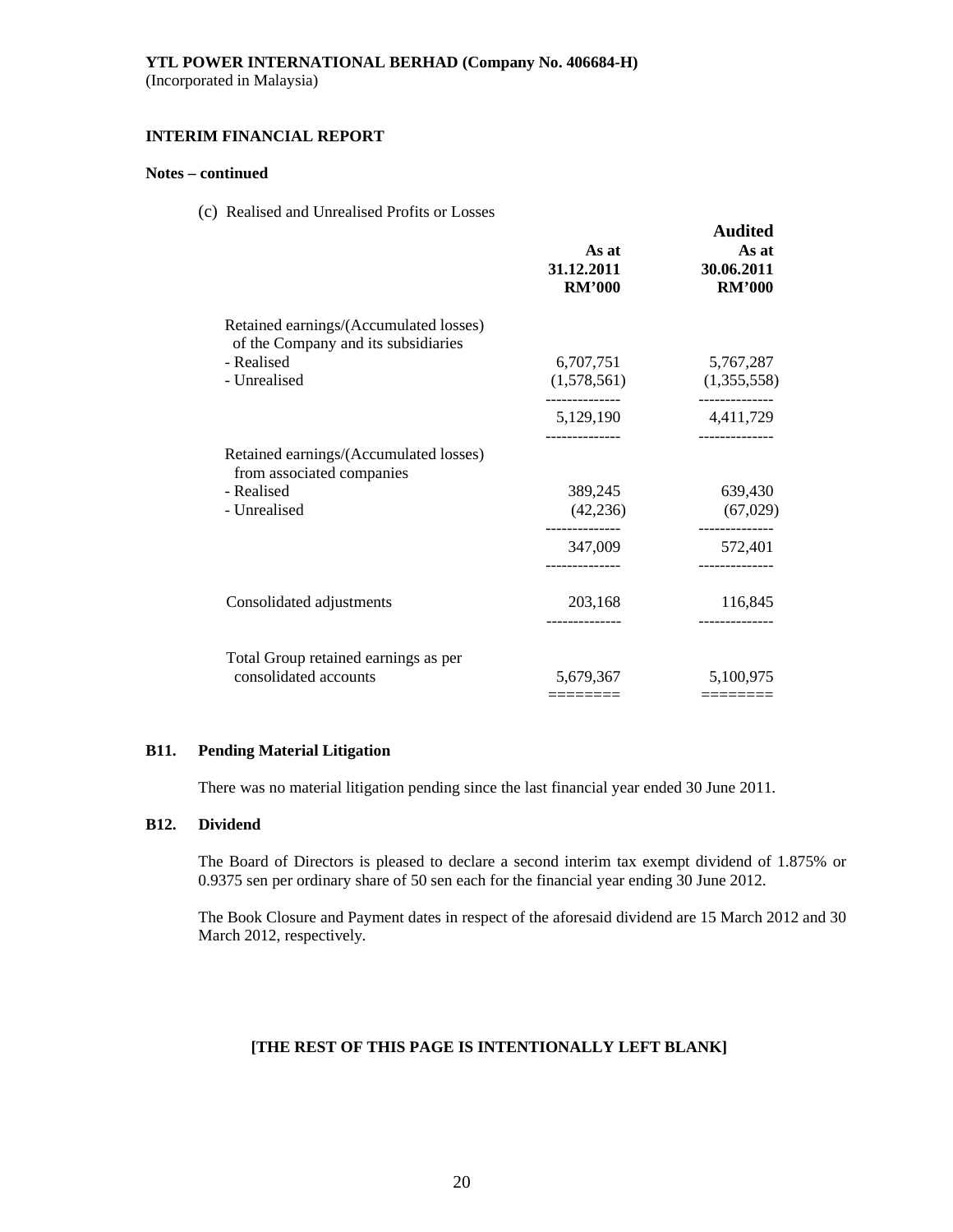# **INTERIM FINANCIAL REPORT**

# **Notes – continued**

# **B13. Earnings Per Share**

# **i) Basic Earnings Per 50 sen Share**

The basic earnings per share of the Group has been computed by dividing the profit attributable to Owners of the Parent for the current financial quarter by the weighted average number of ordinary shares in issue during the financial quarter as set out below:

|                                                         | <b>Current</b><br>Year<br>Quarter<br>31.12.2011 | Preceding<br>Year<br>Corresponding<br>Quarter<br>31.12.2010 |
|---------------------------------------------------------|-------------------------------------------------|-------------------------------------------------------------|
| Profit attributable to Owners of the Parent<br>(RM'000) | 313,796                                         | 259,215                                                     |
| Weighted average number of<br>ordinary shares ('000)    | 7.250.461                                       | 7,201,990                                                   |
| Basic earnings per share (Sen)                          | 4.33                                            | 3.60                                                        |
|                                                         |                                                 |                                                             |